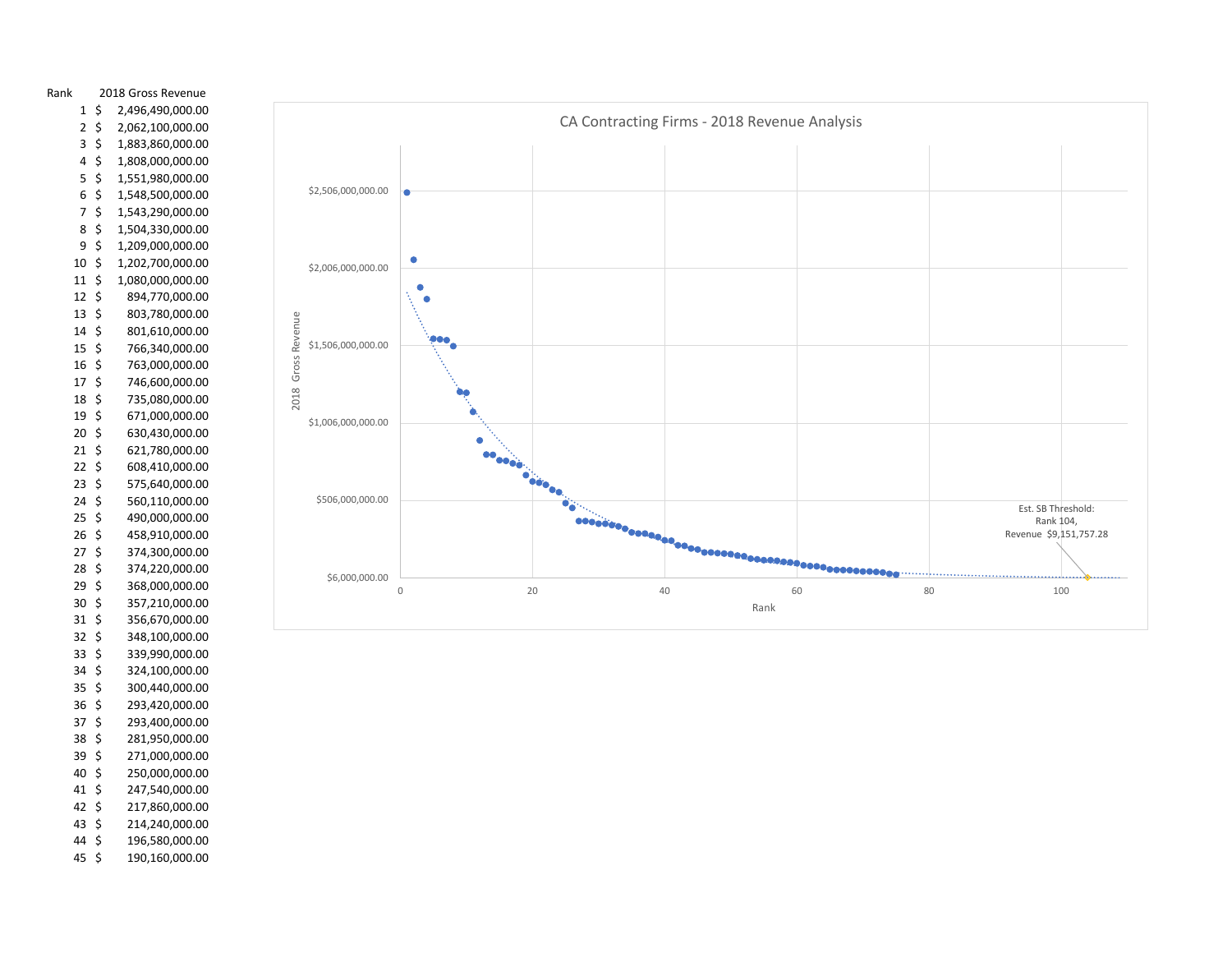| Rank                   | 2018 Gross Revenue                |                                           |
|------------------------|-----------------------------------|-------------------------------------------|
| 46 \$                  | 171,680,000.00                    |                                           |
| 47 \$                  | 171,170,000.00                    |                                           |
| 48 \$                  | 166,830,000.00                    |                                           |
| 49 \$                  | 164,000,000.00                    |                                           |
| $50 \; \xi$            | 160,300,000.00                    |                                           |
| $51 \; \xi$            | 151,160,000.00                    |                                           |
| 52 $$$                 | 147,000,000.00                    |                                           |
| 53 $$$                 | 131,680,000.00                    |                                           |
| $54 \; \xi$            | 127,050,000.00                    |                                           |
| 55 \$                  | 122,000,000.00                    |                                           |
| 56 \$                  | 121,150,000.00                    |                                           |
| $57$ \$                | 118,100,000.00                    |                                           |
| 58 $$$                 | 110,460,000.00                    |                                           |
| 59 \$                  | 106,750,000.00                    |                                           |
| 60 \$                  | 101,470,000.00                    |                                           |
| $61 \; \xi$            | 87,740,000.00                     |                                           |
| $62 \;$ \$             | 83,530,000.00                     |                                           |
| $63 \; \zeta$          | 82,090,000.00                     |                                           |
| $64 \; \zeta$          | 75,240,000.00                     |                                           |
| $65 \;$ \$             | 61,920,000.00                     |                                           |
| 66 \$                  | 57,910,000.00                     |                                           |
| $67$ \$                | 57,750,000.00                     |                                           |
| 68 \$                  | 56,560,000.00                     |                                           |
| 69 \$                  | 52,300,000.00                     |                                           |
| 70 \$                  | 48,510,000.00                     |                                           |
| $71 \; \text{S}$       | 48,000,000.00                     |                                           |
| 72 \$                  | 45,490,000.00                     |                                           |
| 73 \$                  | 41,740,000.00                     |                                           |
| 74 \$                  | 32,520,000.00                     |                                           |
| 75\$                   | 27,680,000.00                     |                                           |
| 76 \$                  |                                   | 37,301,947.24 *Start of forecasted values |
| $77 \;$ \$             | 35,706,998.46                     |                                           |
| 78 \$                  | 34,074,776.55                     |                                           |
| 79 \$                  | 32,497,048.28                     |                                           |
| $80 \; \zeta$          | 31,013,111.13                     |                                           |
| $81 \; \xi$            | 29,526,435.20                     |                                           |
| $82 \; \xi$            | 28, 154, 572. 75                  |                                           |
| 83 \$                  | 26,890,780.67                     |                                           |
| $84 \; \zeta$          | 25,713,777.73                     |                                           |
| 85 \$<br>$86 \; \zeta$ | 24,487,667.13<br>23,352,973.07    |                                           |
| $87 \;$ \$             |                                   |                                           |
| 88 \$                  | 22, 241, 782. 12<br>21,105,737.65 |                                           |
| 89\$                   | 19,992,147.61                     |                                           |
|                        |                                   |                                           |
| $90 \; \xi$            | 18,955,671.16                     |                                           |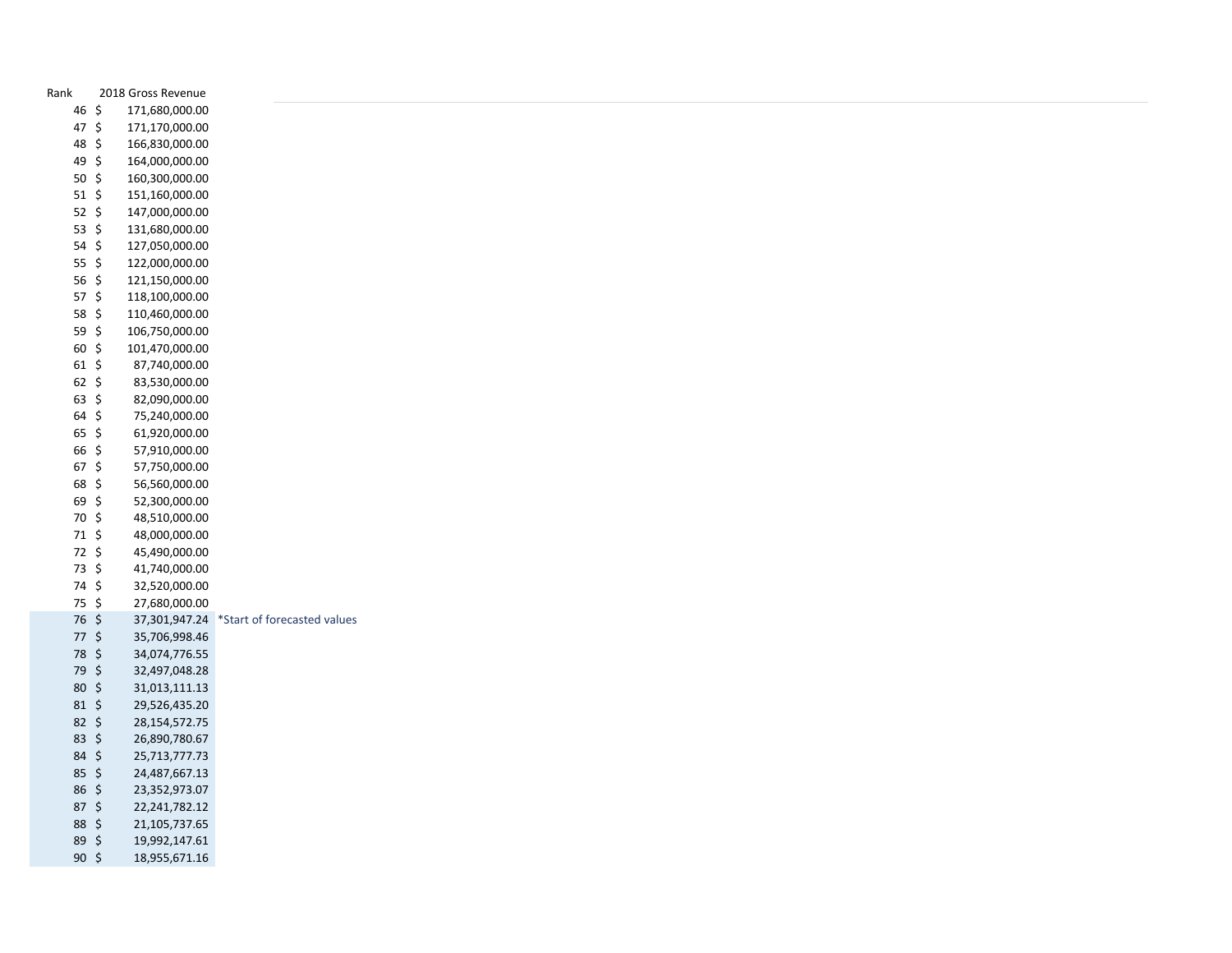| Rank              | 2018 Gross Revenue |                                                                                        |                             |
|-------------------|--------------------|----------------------------------------------------------------------------------------|-----------------------------|
| $91 \; \xi$       | 17,971,182.29      |                                                                                        |                             |
| $92 \; \xi$       | 17,055,447.40      |                                                                                        |                             |
| $93 \; \zeta$     | 16,197,063.89      |                                                                                        |                             |
| $94 \;$ \$        | 15,395,729.90      |                                                                                        |                             |
| $95 \;$ \$        | 14,617,769.60      |                                                                                        |                             |
| $96 \;$ \$        | 13,873,358.01      |                                                                                        |                             |
| $97 \;$ \$        | 13,178,690.16      |                                                                                        |                             |
| $98 \;$ \$        | 12,528,424.98      |                                                                                        |                             |
| $99 \div$         | 11,909,149.00      |                                                                                        |                             |
| $101 \; \text{S}$ | 10,766,184.91      |                                                                                        |                             |
| $102 \div$        | 10,217,774.10      |                                                                                        |                             |
| $103 \; \text{S}$ | 9,692,030.89       |                                                                                        |                             |
| $104 \; \text{S}$ |                    | SB Threshold Rank<br>9,151,757.28 *First value where projected annual gross <\$9.5 mil | SB Threshold Revenue        |
| $105 \; \xi$      | 8,649,283.99       |                                                                                        | $104 \; \S$<br>9,151,757.28 |
| $106$ \$          | 8,178,650.77       |                                                                                        |                             |
| $107 \; \text{S}$ | 7,735,307.12       |                                                                                        |                             |
| $108$ \$          | 7,323,700.50       |                                                                                        |                             |
| $109 \;$ \$       | 6,937,579.21       |                                                                                        |                             |
| $110 \; \text{S}$ | 6,575,719.55       |                                                                                        |                             |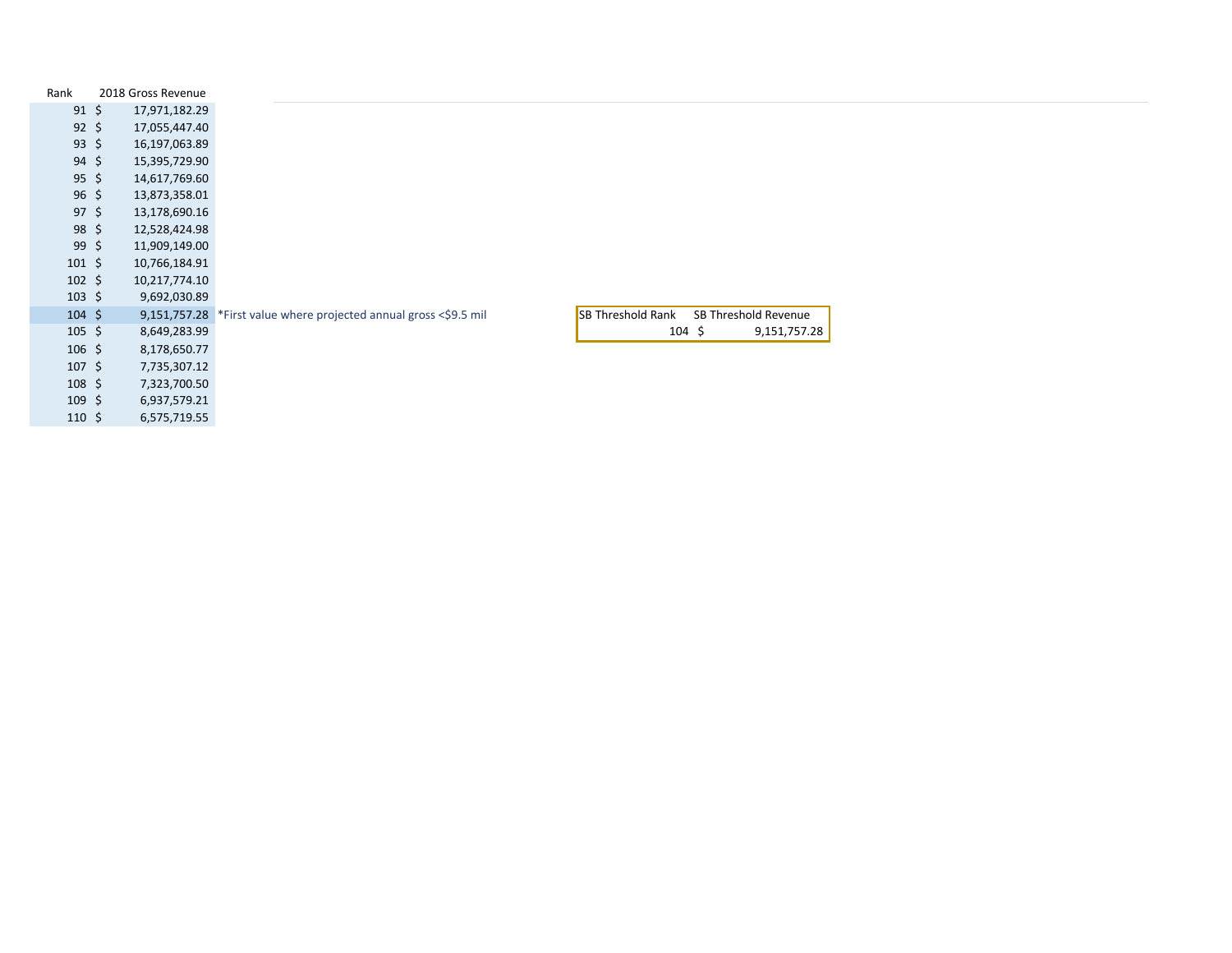- **11342.610.** (a) "Small business" means a business activity in agriculture, general construction, special trade construction, retail trade, wholesale trade, services, transportation and warehousing, manufacturing, generation and transmission of electric power, or a health care facility, unless excluded in subdivision (b), that is both of the following:
	- (1) Independently owned and operated.
	- (2) Not dominant in its field of operation.

## <https://www.enr.com/California/Toplists/2018-Top-Contractors>

| <b>Rank 2018/2017</b> | <b>Company</b><br><b>Location / Website</b><br><b>Top Officer</b> | <b>Largest Project to</b><br><b>Break Ground</b><br><b>Location</b><br><b>Total</b><br><b>Construction Cost</b><br>$$$ Mil.) | of Revenue                   | Market Sectors By % Regional Rev. 2017 (\$<br>$Mil)**$ |
|-----------------------|-------------------------------------------------------------------|------------------------------------------------------------------------------------------------------------------------------|------------------------------|--------------------------------------------------------|
|                       | <b>SWINERTON</b>                                                  | <b>Trinity Phase IV</b>                                                                                                      | 81 General Building          |                                                        |
| $1-Jan$               | San Francisco  <br>swinerton.com                                  | San Francisco                                                                                                                | 12 Power                     | 2,496.49                                               |
|                       | Jeff Hoopes, Chairman<br>& CEO                                    | 350                                                                                                                          | 7 Transportation             |                                                        |
|                       | <b>WEBCOR</b>                                                     | <b>Oceanwide - First</b><br>and Mission                                                                                      | 81 General Building          |                                                        |
| $3-Feb$               | San Francisco  <br>webcor.com                                     | San Francisco                                                                                                                | 17 Transportation            | 2,062.10                                               |
|                       | Jes Pedersen, President<br>& CEO                                  | 1,600.00                                                                                                                     | 1 Water Supply               |                                                        |
|                       | <b>DPR</b><br><b>CONSTRUCTION</b>                                 | <b>Confidential Project</b>                                                                                                  | 61 General Building          |                                                        |
| $2-Mar$               | Redwood City, Calif.<br>dpr.com                                   | South San Francisco.<br>Calif.                                                                                               | <b>33 Industrial Process</b> | 1,883.86                                               |
|                       | Jody Quinton,<br><b>Executive Vice</b><br>President               | 144                                                                                                                          | 5Telecommunications          |                                                        |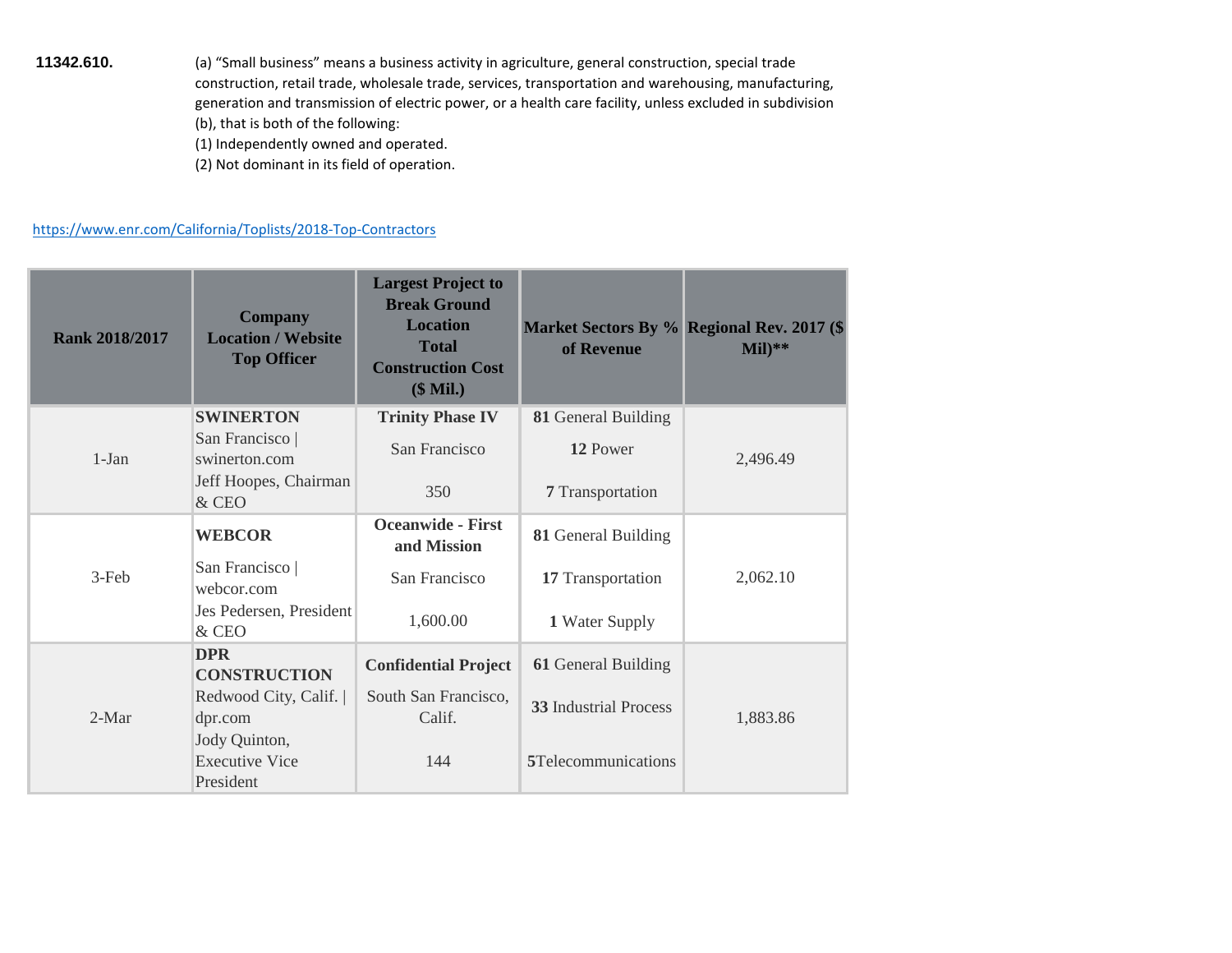| <b>Company</b><br><b>Location / Website</b><br><b>Top Officer</b>                      | <b>Largest Project to</b><br><b>Break Ground</b><br><b>Location</b><br><b>Total Construction</b><br>$Cost$ ( $$ Mil.$ ) | Market Sectors By % Regional Rev. 2017 (\$<br>of Revenue | $Mil)**$ |
|----------------------------------------------------------------------------------------|-------------------------------------------------------------------------------------------------------------------------|----------------------------------------------------------|----------|
| <b>TURNER</b><br><b>CONSTRUCTION</b><br>CO.                                            | <b>San Diego</b><br><b>International Airport</b><br><b>Federal Inspection</b><br><b>Station (FIS)</b>                   | <b>66</b> Transportation                                 |          |
| Anaheim<br>turnerconstruction.com                                                      | San Diego                                                                                                               | 20 Transportation                                        | 1,808.00 |
| Michael J. Kuntz,<br><b>Executive Vice</b><br>President                                | 186                                                                                                                     | 8 Interior/Tenant<br>Improvements                        |          |
| <b>KIEWIT CORP.</b><br>Santa Fe Springs,<br>Calif.   kiewit.com<br>Bruce Grewcock, CEO | <b>Not Provided</b>                                                                                                     | 25 Power<br>20 Water Supply<br>20 Transportation         | 1,551.98 |
| <b>DEVCON</b><br><b>CONSTRUCTION</b><br>INC.                                           | <b>Stanford Redwood</b><br><b>City</b>                                                                                  |                                                          |          |
| Milpitas, Calif.  <br>devcon-const.com<br>Gary Filizetti,                              | Redwood City, Calif.                                                                                                    | 100 General Building                                     | 1,548.50 |
|                                                                                        | President                                                                                                               | 338                                                      |          |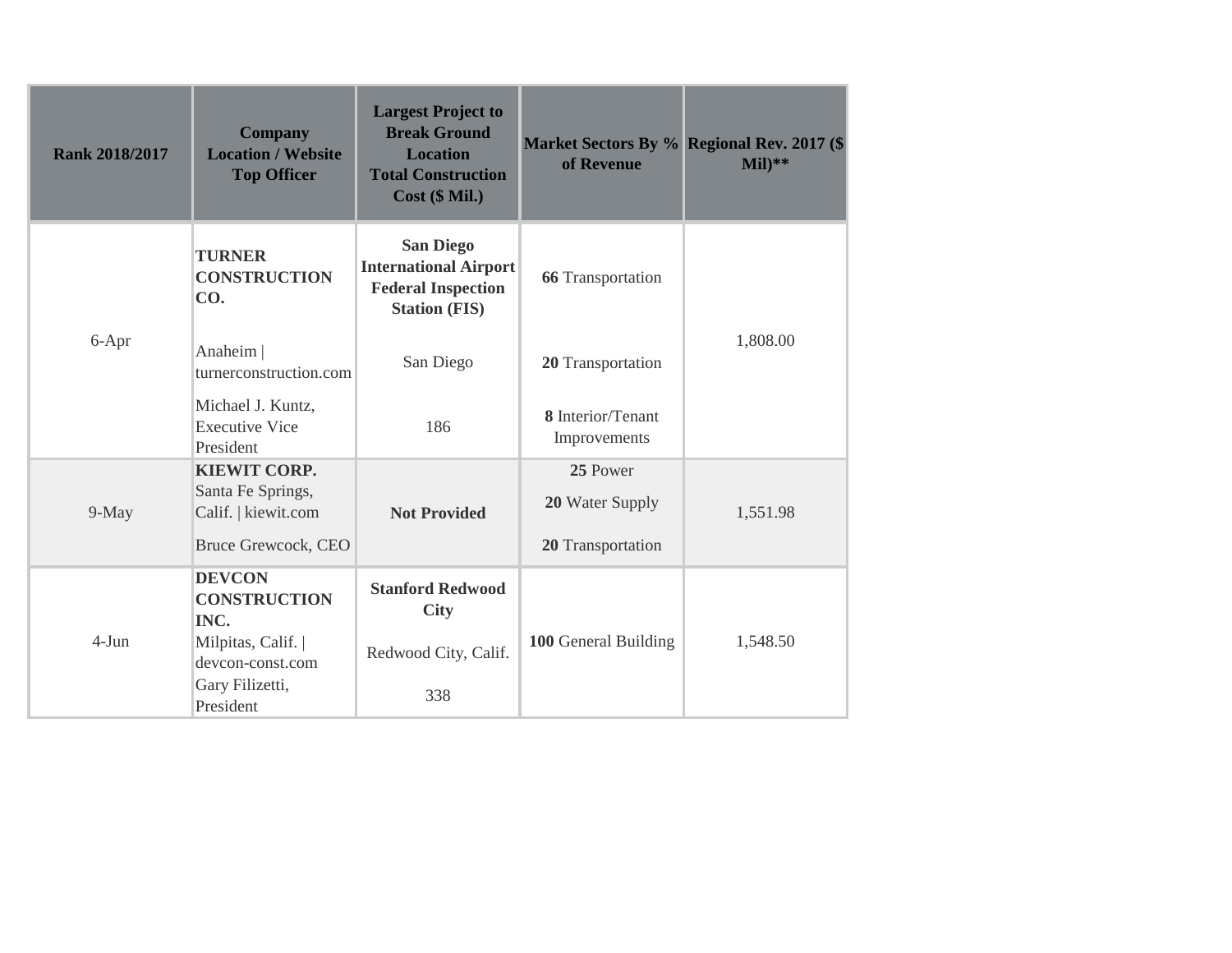| <b>Rank 2018/2017</b> | <b>Company</b><br><b>Location / Website</b><br><b>Top Officer</b> | <b>Largest Project to</b><br><b>Break Ground</b><br><b>Location</b><br><b>Total Construction</b><br>Cost (\$ Mil.) | of Revenue                 | Market Sectors By % Regional Rev. 2017 (\$<br>$Mil)**$ |
|-----------------------|-------------------------------------------------------------------|--------------------------------------------------------------------------------------------------------------------|----------------------------|--------------------------------------------------------|
|                       | <b>CLARK GROUP</b>                                                | <b>Chase Center</b>                                                                                                | <b>79 General Building</b> |                                                        |
|                       | Irvine, Calif.  <br>clarkconstruction.com                         | San Francisco                                                                                                      | 20 Transportation          |                                                        |
| $11-Jul$              | Richard Heim,<br>Division President &<br>CEO - Western Region     | Not Provided                                                                                                       |                            | 1,543.29                                               |
|                       | <b>MCCARTHY</b><br><b>BUILDING COS.</b>                           | <b>Providence Tarzana</b><br><b>Reimagined</b>                                                                     | 88 General Building        |                                                        |
| $10-Aug$              | Newport Beach, Calif.<br>mccarthy.com                             | Tarzana, Calif.                                                                                                    | 9 Transportation           | 1,504.33                                               |
|                       | Michael Myers,<br><b>Regional President</b>                       | 335                                                                                                                | 3 Power                    |                                                        |
|                       | <b>LEVEL 10</b><br><b>CONSTRUCTION</b>                            | <b>Confidential Project</b>                                                                                        |                            |                                                        |
| $14-Sep$              | Sunnyvale, Calif.<br>level10gc.com                                | Sunnyvale, Calif.                                                                                                  | 100 General Building       | 1,209.00                                               |
|                       | Dennis Giles,<br>President                                        | 200                                                                                                                |                            |                                                        |
|                       | <b>HENSEL PHELPS</b>                                              | <b>Command &amp; Control,</b><br>Phase 3                                                                           | 51 General Building        |                                                        |
| 7-Oct                 | Irvine, Calif.  <br>henselphelps.com                              | Fort Shafter, Hawaii                                                                                               | 41 Transportation          | 1,202.70                                               |
|                       | Bradley A. Jeanneret,<br><b>Executive Vice</b><br>President       | 284.5                                                                                                              | 8 Sewerage/Solid<br>Waste  |                                                        |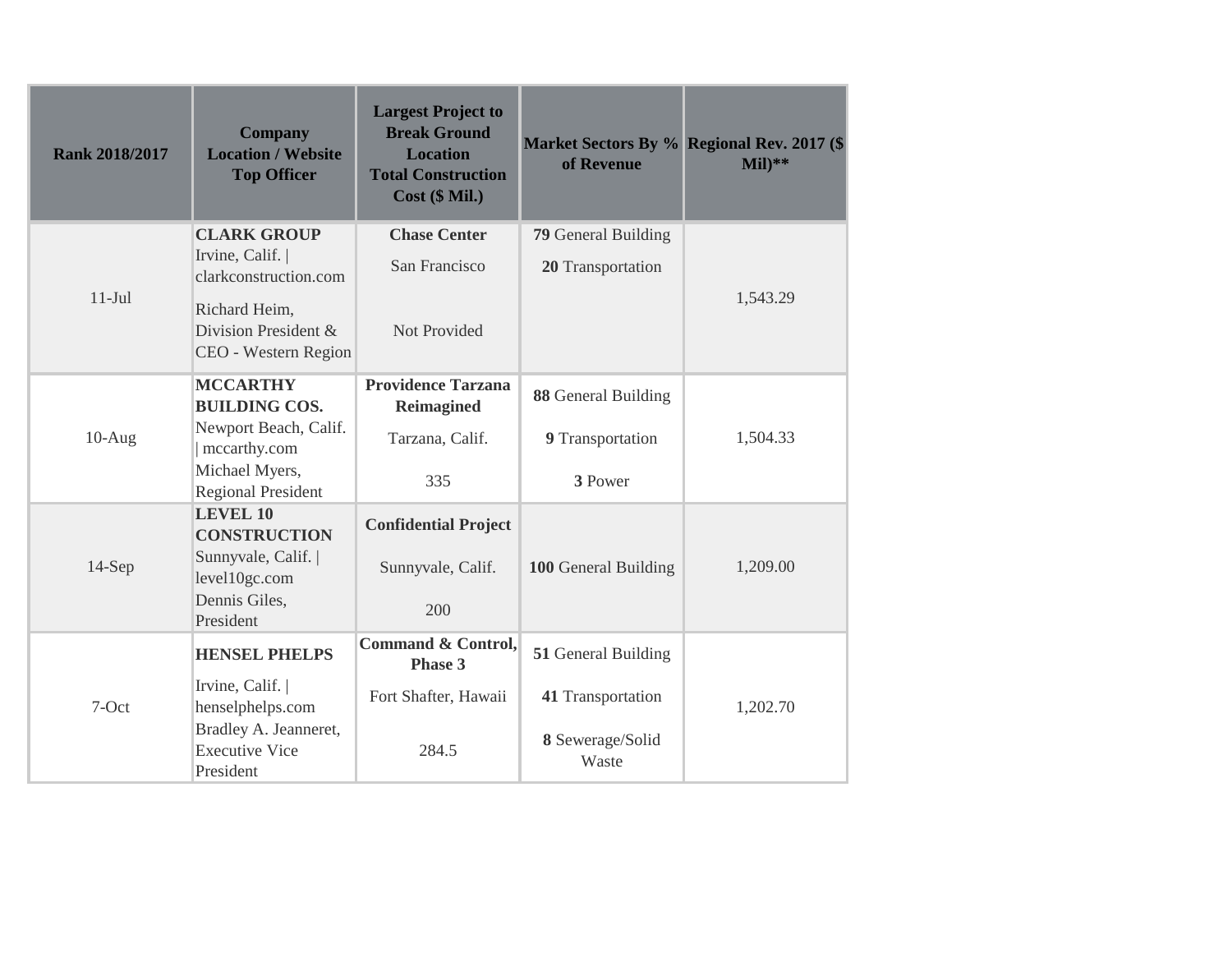| <b>Rank 2018/2017</b> | <b>Company</b><br><b>Location / Website</b><br><b>Top Officer</b>                                                       | <b>Largest Project to</b><br><b>Break Ground</b><br><b>Location</b><br><b>Total Construction</b><br>Cost (\$ Mil.) | of Revenue                                               | Market Sectors By % Regional Rev. 2017 (\$<br>$Mil)**$ |
|-----------------------|-------------------------------------------------------------------------------------------------------------------------|--------------------------------------------------------------------------------------------------------------------|----------------------------------------------------------|--------------------------------------------------------|
| 8-Nov                 | <b>RUDOLPH AND</b><br><b>SLETTEN INC.</b><br>San Carlos, Calif.  <br>rsconstruction.com<br>Martin Sisemore,             | <b>Confidential Project</b><br>Bay Area, Calif.                                                                    | 96 General Building<br>4 Interior/Tenant<br>Improvements | 1,080.00                                               |
|                       | President & CEO                                                                                                         | 500                                                                                                                |                                                          |                                                        |
|                       | <b>AECOM*</b>                                                                                                           | <b>San Onofre Nuclear</b><br><b>Generating Station</b><br><b>Decommissioning</b>                                   | 46 General Building                                      |                                                        |
| $12/-$                | Los Angeles  <br>aecom.com                                                                                              | Pendleton, Calif.                                                                                                  | 30 Transportation                                        | 894.77                                                 |
|                       | Michael S. Burke,<br>Chairman & CEO                                                                                     | Not Provided                                                                                                       | 12 Water Supply                                          |                                                        |
| 13/21                 | <b>LENDLEASE</b><br>Los Angeles and San<br>Francisco  <br>lendlease.com<br>Mike Concannon and<br>Bruce Berardi, General | 160 Folsom<br>San Francisco<br>Not Provided                                                                        | 100 General Building                                     | 803.78                                                 |
|                       | Managers<br>THE WHITING-<br><b>TURNER</b><br><b>CONTRACTING</b><br>CO.                                                  | 279 East Grand Ave.                                                                                                | 98 General Building                                      |                                                        |
| 14/26                 | Irvine, Calif.   whiting-<br>turner.com<br>Len Cannatelli,<br><b>Executive Vice</b>                                     | South San Francisco,<br>Calif.<br>Not Provided                                                                     | 2 Industrial Process<                                    | 801.61                                                 |
|                       | President                                                                                                               |                                                                                                                    |                                                          |                                                        |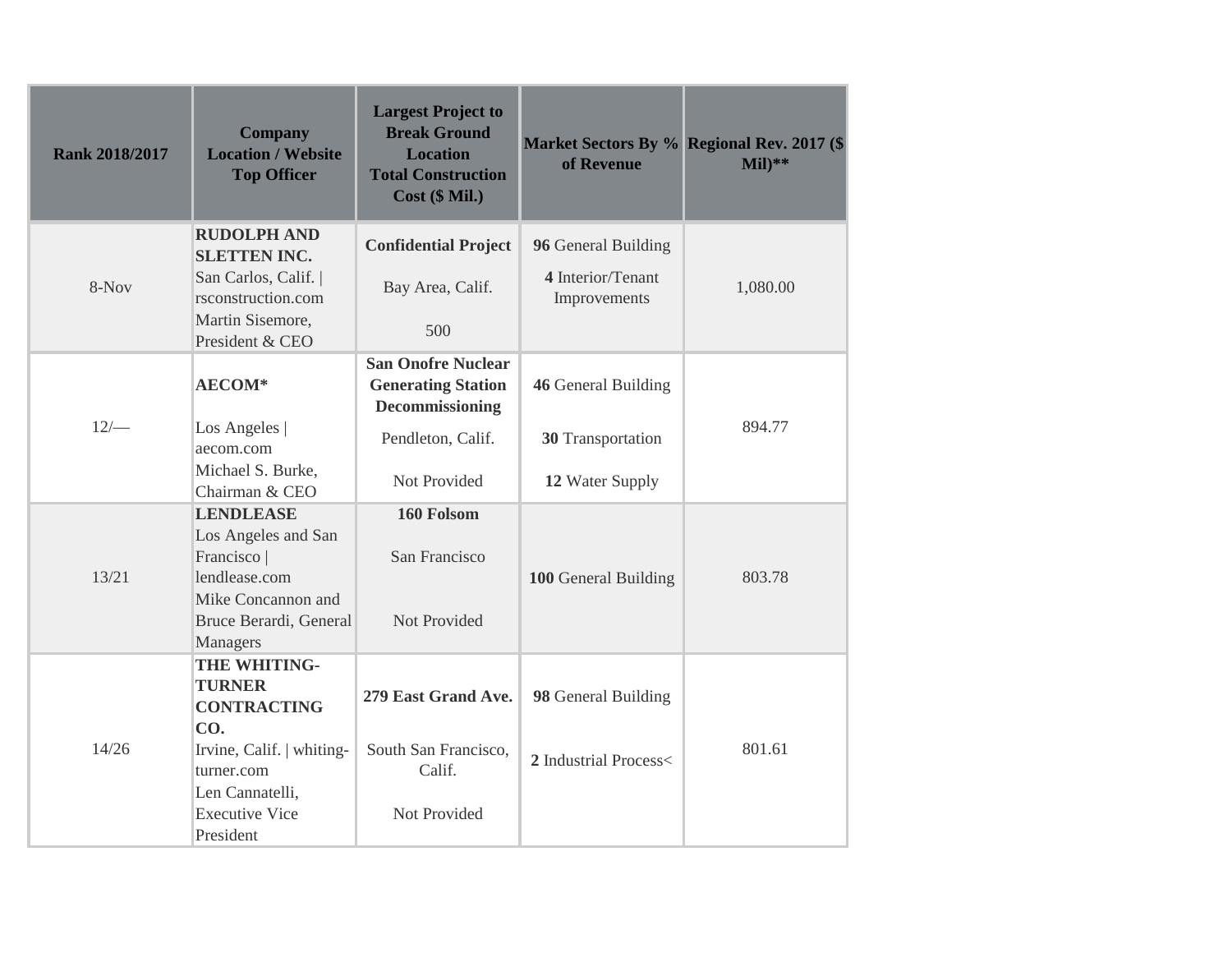| <b>Rank 2018/2017</b> | <b>Company</b><br><b>Location / Website</b><br><b>Top Officer</b>                                                                           | <b>Largest Project to</b><br><b>Break Ground</b><br><b>Location</b><br><b>Total Construction</b><br>Cost (\$ Mil.) | of Revenue           | Market Sectors By % Regional Rev. 2017 (\$<br>$Mil)**$ |
|-----------------------|---------------------------------------------------------------------------------------------------------------------------------------------|--------------------------------------------------------------------------------------------------------------------|----------------------|--------------------------------------------------------|
|                       | <b>PCL</b><br><b>CONSTRUCTION</b><br><b>ENTERPRISES</b><br>$INC.*$                                                                          | <b>Ke Kilohana</b>                                                                                                 | 69 General Building  |                                                        |
| 15/15                 | Glendale, Calif.  <br>PCL.com                                                                                                               | Honolulu                                                                                                           | 21 Transportation    | 766.34                                                 |
|                       | Shaun Yancey,<br>President & COO, US<br>Operations                                                                                          | Not Provided                                                                                                       | 7 Petroleum          |                                                        |
|                       | <b>HOLDER</b><br><b>CONSTRUCTION</b><br>CO.                                                                                                 |                                                                                                                    | 90 General Building  |                                                        |
| 16/12                 | San Jose, Calif.<br>holderconstruction.co<br>m                                                                                              | <b>Not Provided</b>                                                                                                | 10Telecommunications | 763                                                    |
|                       | Gavin Kalley, Vice<br>President                                                                                                             |                                                                                                                    |                      |                                                        |
| 17/25                 | <b>PRIMORIS</b><br><b>SERVICES CORP.</b><br>Lake Forest, Calif.  <br>prim.com<br>Scott Summers & Tim<br>Healy, Co-Presidents,<br><b>ARB</b> | <b>Not Provided</b>                                                                                                | 100 General Building | 746.6                                                  |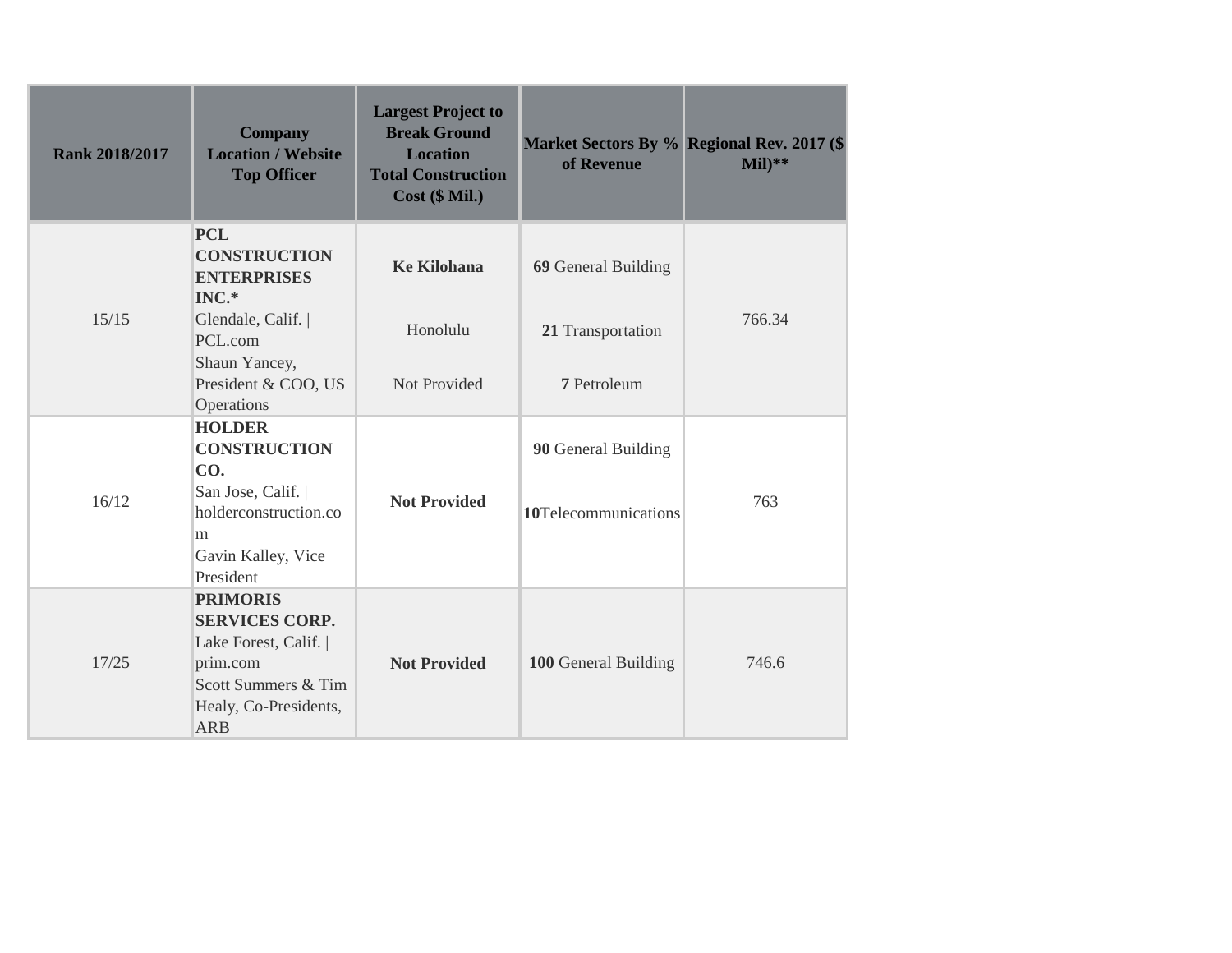| <b>Rank 2018/2017</b> | <b>Company</b><br><b>Location / Website</b><br><b>Top Officer</b>                               | <b>Largest Project to</b><br><b>Break Ground</b><br><b>Location</b><br><b>Total Construction</b><br>Cost (\$ Mil.) | of Revenue                                              | Market Sectors By % Regional Rev. 2017 (\$<br>$Mil)**$ |
|-----------------------|-------------------------------------------------------------------------------------------------|--------------------------------------------------------------------------------------------------------------------|---------------------------------------------------------|--------------------------------------------------------|
|                       | <b>GRANITE</b><br><b>CONSTRUCTION</b><br>INC.                                                   | <b>Airport Guideway</b><br>and Stations Design-<br><b>Build</b>                                                    | <b>74 Transportation</b>                                |                                                        |
| 18/13                 | Watsonville, Calif.  <br>graniteconstruction.co<br>m                                            | Honolulu                                                                                                           | 13 General Building                                     | 735.08                                                 |
|                       | Kyle Larkin, Senior<br>Vice President, Group<br>Operations                                      | 268.29                                                                                                             | 8 Power                                                 |                                                        |
|                       | <b>TRUEBECK</b><br><b>CONSTRUCTION</b>                                                          | <b>Office Building and</b><br><b>Parking Garage</b>                                                                | 58 General Building                                     |                                                        |
| 19/20                 | Redwood City, Calif.<br>truebeck.com                                                            | Menlo Park, Calif.                                                                                                 | 35 Master-Planned<br>Development/Site<br>Infrastructure | 671                                                    |
|                       | David Becker, Co-<br>Founder                                                                    | 450                                                                                                                | 5Telecommunications                                     |                                                        |
|                       | <b>BALFOUR BEATTY</b><br><b>US</b>                                                              | <b>Caltrain Peninsula</b><br><b>Corridor</b><br><b>Electrification</b>                                             | 80 General Building                                     |                                                        |
| 20/18                 | San Diego<br>balfourbeattyus.com                                                                | San Francisco to San<br>Jose, Calif.                                                                               | 13 Transportation                                       | 630.43                                                 |
|                       | Leon Blondin, CEO &<br>President, US<br>Buildings; John<br>Rempe, CEO &<br>President, US Civils | 697                                                                                                                | 6 Sewerage/Solid<br>Waste                               |                                                        |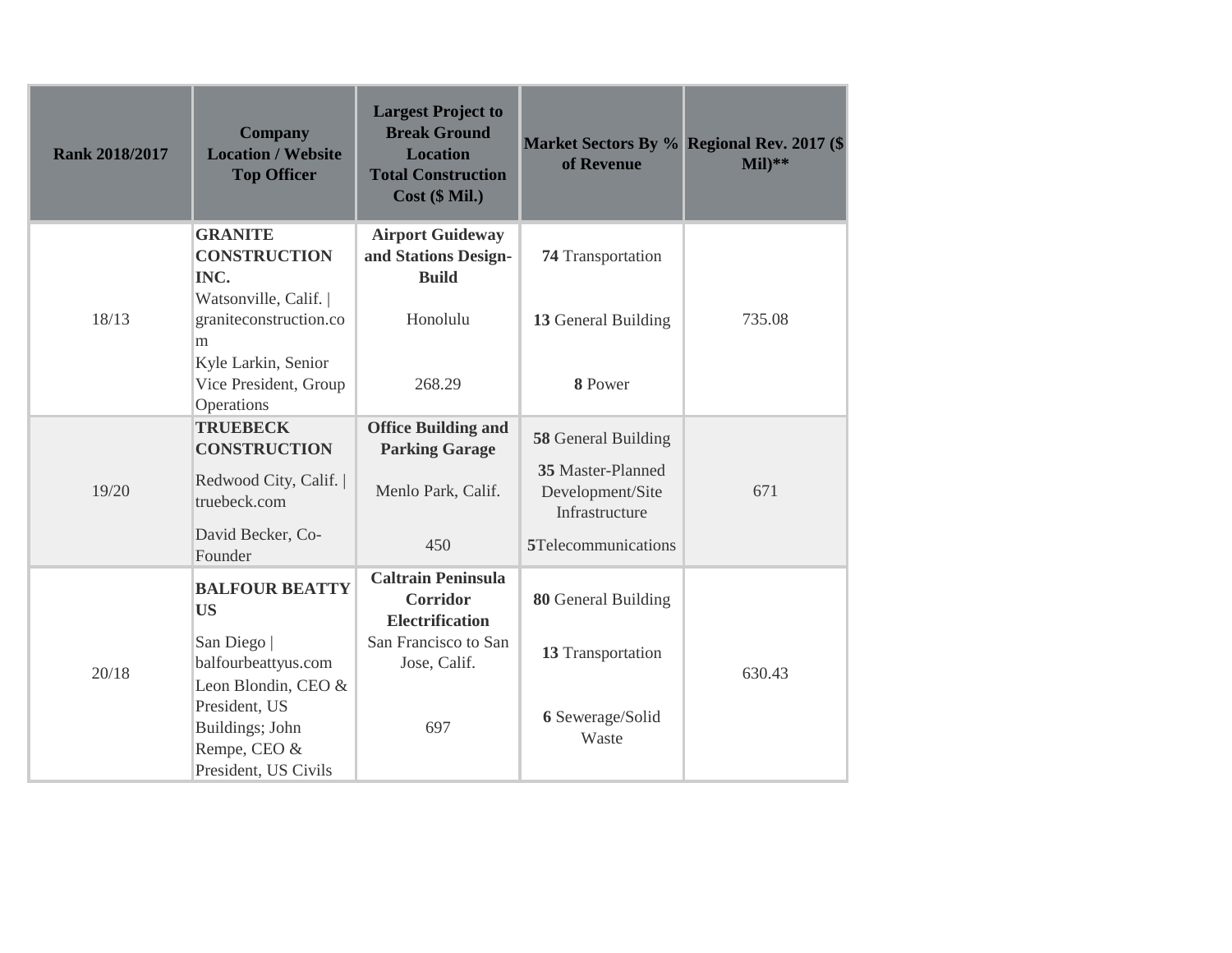| <b>Rank 2018/2017</b> | <b>Company</b><br><b>Location / Website</b><br><b>Top Officer</b>                                                                                              | <b>Largest Project to</b><br><b>Break Ground</b><br><b>Location</b><br><b>Total Construction</b><br>$Cost$ ( $$ Mil.$ ) | of Revenue                                                                          | Market Sectors By % Regional Rev. 2017 (\$<br>$Mil)**$ |
|-----------------------|----------------------------------------------------------------------------------------------------------------------------------------------------------------|-------------------------------------------------------------------------------------------------------------------------|-------------------------------------------------------------------------------------|--------------------------------------------------------|
| 21/16                 | <b>C.W. DRIVER COS.</b><br>Pasadena, Calif.<br>cwdriver.com<br>Dana Roberts, CEO                                                                               | <b>CSU Dominguez Hills</b><br>- New Center for<br><b>Science and</b><br><b>Innovation</b><br>Carson, Calif.<br>60       | 100 General Building                                                                | 621.78                                                 |
| 22/17                 | <b>SKANSKA USA</b><br>Los Angeles  <br>usa.skanska.com<br>Len Vetrone, Regional<br>Executive Officer,<br><b>USA Building</b> ; Don<br>Fusco, COO, USA<br>Civil | <b>UCSF Minnesota St.</b><br><b>Housing</b><br>San Francisco<br>172                                                     | 73 Transportation<br>27 General Building                                            | 608.41                                                 |
| 23/24                 | <b>BERNARDS</b><br>San Fernando, Calif.<br>bernards.com<br>Douglas Bernards,<br><b>Executive Chairman</b>                                                      | <b>Ivy Station</b><br>Culver City, Calif.<br>240                                                                        | 100 General Building                                                                | 575.64                                                 |
| 24/19                 | <b>THE WALSH</b><br><b>GROUP LTD.</b><br>Corona, Calif.<br>walshgroup.com<br>Matthew Walsh, Co-<br>Chairman                                                    | <b>CMD</b> Consolidated<br><b>Headquarters</b><br><b>Complex</b><br>Rancho Cordova,<br>Calif.<br>132.5                  | <b>75</b> Transportation<br>16 Sewerage/Solid<br>Waste<br><b>8</b> General Building | 560.11                                                 |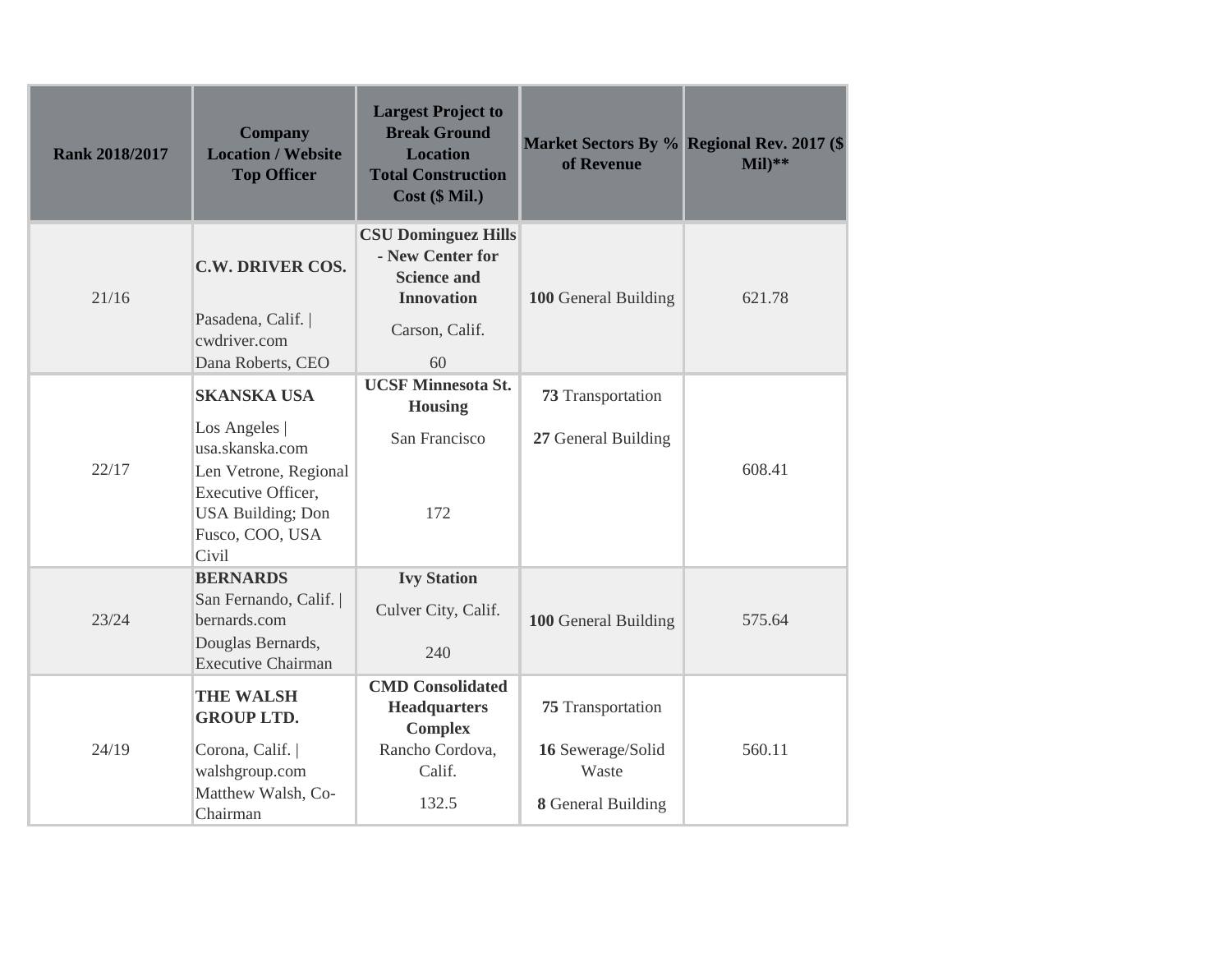| <b>Rank 2018/2017</b> | <b>Company</b><br><b>Location / Website</b><br><b>Top Officer</b>                                                                                             | <b>Largest Project to</b><br><b>Break Ground</b><br><b>Location</b><br><b>Total Construction</b><br>Cost (\$ Mil.) | Market Sectors By % Regional Rev. 2017 (\$<br>of Revenue | $Mil)**$ |
|-----------------------|---------------------------------------------------------------------------------------------------------------------------------------------------------------|--------------------------------------------------------------------------------------------------------------------|----------------------------------------------------------|----------|
| 25/22                 | <b>MATT</b><br><b>CONSTRUCTION</b><br>Santa Fe Springs,<br>Calif.<br>mattconstruction.com<br>Steven F. Matt, CEO                                              | <b>Academy of Motion</b><br><b>Picture Arts and</b><br><b>Sciences</b><br>Los Angeles<br>200                       | 100 General Building                                     | 490      |
| 26/23                 | <b>XL</b><br><b>CONSTRUCTION</b><br>Milpitas, Calif.<br>xlconstruction.com<br>Eric Raff, President &<br><b>CEO</b>                                            | El Camino Hospital<br><b>Behavioral Health</b><br><b>Center</b><br>Mountain View, Calif.<br>70                     | 100 General Building                                     | 458.91   |
| 27/38                 | <b>MILLIE AND</b><br><b>SEVERSON INC.*</b><br>Los Alamitos, Calif.<br>mandsinc.com<br>Brian T. Cresap,<br>President                                           | <b>Watson Industrial</b><br><b>Park Chino Phase II</b><br>Chino, Calif.<br>43.2                                    | 100 General Building                                     | 374.3    |
| 28/28                 | <b>DEACON</b><br><b>CONSTRUCTION</b><br>$LLC*$<br>Citrus Heights, Calif.<br>deacon.com<br>John Clouse, Chief<br>Operations Officer,<br><b>General Manager</b> | <b>The Dean</b><br>Mountain View, Calif.   100 General Building<br>214                                             |                                                          | 374.22   |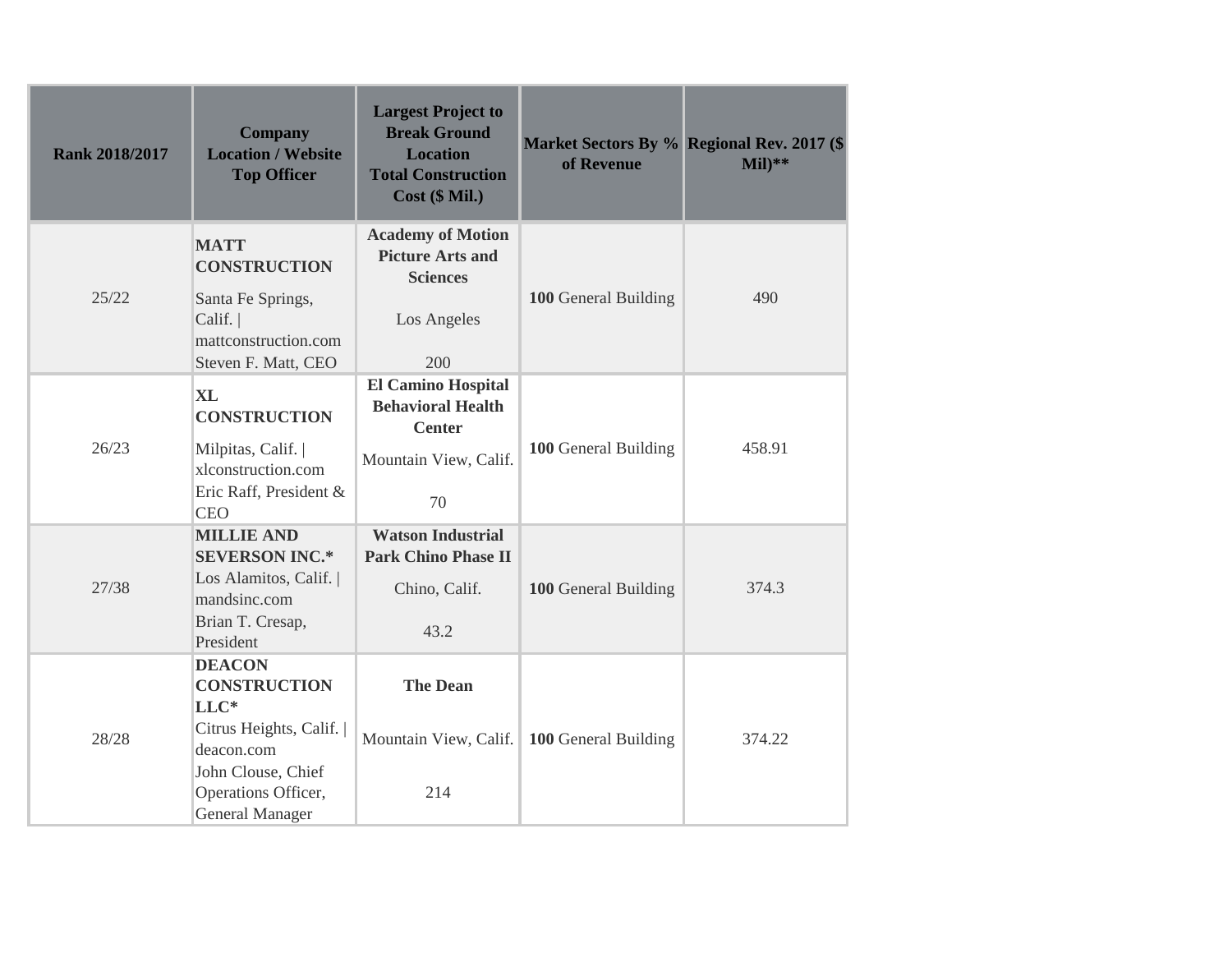| <b>Rank 2018/2017</b> | <b>Company</b><br><b>Location / Website</b><br><b>Top Officer</b> | <b>Largest Project to</b><br><b>Break Ground</b><br><b>Location</b><br><b>Total Construction</b><br>$Cost$ ( $$ Mil.$ ) | of Revenue           | Market Sectors By % Regional Rev. 2017 (\$<br>$Mil)**$ |
|-----------------------|-------------------------------------------------------------------|-------------------------------------------------------------------------------------------------------------------------|----------------------|--------------------------------------------------------|
|                       | <b>SUFFOLK*</b>                                                   | <b>Miro Towers</b>                                                                                                      |                      |                                                        |
|                       | Los Angeles  <br>suffolk.com                                      | San Jose, Calif.                                                                                                        |                      |                                                        |
| 29/30                 | Mark DiNapoli,<br>President, General<br>Manager, West Region      | 345                                                                                                                     | 100 General Building | 368                                                    |
|                       | <b>CAHILL</b><br><b>CONTRACTORS</b><br><b>LLC</b>                 | <b>North Ping Yuen</b>                                                                                                  |                      |                                                        |
| 30/36                 | San Francisco   cahill-<br>sf.com                                 | San Francisco                                                                                                           | 100 General Building | 357.21                                                 |
|                       | John E. Cahill Jr.,<br>CEO & Manager                              | 49.24                                                                                                                   |                      |                                                        |
|                       | <b>MORLEY</b><br><b>BUILDERS</b>                                  | <b>UCI Phase IV</b>                                                                                                     |                      |                                                        |
| 31/32                 | Los Angeles   General<br>Contractor                               | Irvine, Calif.                                                                                                          | 100 General Building | 356.67                                                 |
|                       | Charles Muttillo,<br>President                                    | 116                                                                                                                     |                      |                                                        |
|                       | <b>LAYTON</b><br><b>CONSTRUCTION</b><br>CO.LLC                    | <b>University of Hawaii</b><br><b>Life Sciences</b><br><b>Building</b>                                                  |                      |                                                        |
| 32/34                 | Irvine, Calif.<br>laytonconstruction.com                          | Honolulu                                                                                                                | 100 General Building | 348.1                                                  |
|                       | John Thornton,<br><b>Executive Vice</b><br>President              | 49.75                                                                                                                   |                      |                                                        |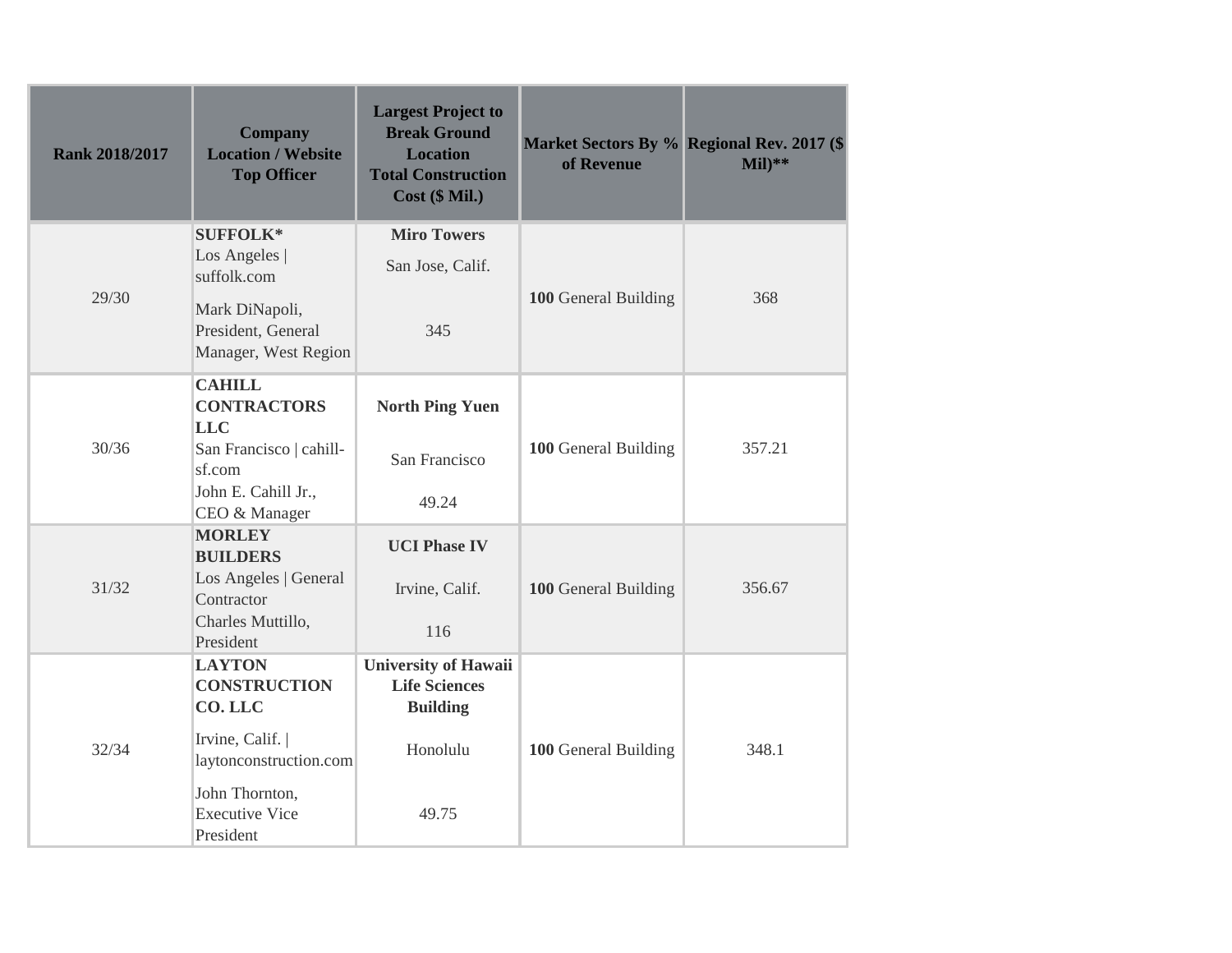| <b>Rank 2018/2017</b> | <b>Company</b><br><b>Location / Website</b><br><b>Top Officer</b>                                                       | <b>Largest Project to</b><br><b>Break Ground</b><br><b>Location</b><br><b>Total Construction</b><br>Cost (\$ Mil.) | of Revenue                 | Market Sectors By % Regional Rev. 2017 (\$<br>$Mil)**$ |
|-----------------------|-------------------------------------------------------------------------------------------------------------------------|--------------------------------------------------------------------------------------------------------------------|----------------------------|--------------------------------------------------------|
|                       | <b>FLATIRON</b><br><b>CONSTRUCTION</b><br>CORP.                                                                         | <b>Expo Light Rail</b>                                                                                             | 81 Transportation          |                                                        |
| 33/29                 | Benicia, Calif.  <br>flatironcorp.com                                                                                   | Los Angeles                                                                                                        | 10 Sewerage/Solid<br>Waste | 339.99                                                 |
|                       | Richard Grabinski,<br><b>Senior Vice President</b>                                                                      | 54.8                                                                                                               | 9 Water Supply             |                                                        |
|                       | <b>NIBBI BROTHERS</b><br><b>GENERAL</b><br><b>CONTRACTORS</b>                                                           | <b>SFO Long Term</b><br><b>Parking Garage No. 2</b>                                                                | 83 General Building        |                                                        |
| 34/40                 | San Francisco  <br>nibbi.com<br>Robert L. Nibbi,                                                                        | San Francisco                                                                                                      | 17 Transportation          | 324.1                                                  |
|                       | President                                                                                                               | 152                                                                                                                |                            |                                                        |
| 35/46                 | <b>O'NEIL</b><br><b>INDUSTRIES</b><br>INC./W.E. O'NEIL<br><b>CONSTRUCTION</b><br><b>COMPANY OF</b><br><b>CALIFORNIA</b> | <b>Reata Glen</b>                                                                                                  | <b>76</b> General Building | 300.44                                                 |
|                       | El Segundo, Calif.  <br>weoneil.com<br>John Finn, President,                                                            | San Juan Capistrano,<br>Calif.                                                                                     | 16 Manufacturing           |                                                        |
|                       | W.E. O'Neil Const.<br>Co. of California                                                                                 | 170.61                                                                                                             | 5 Transportation           |                                                        |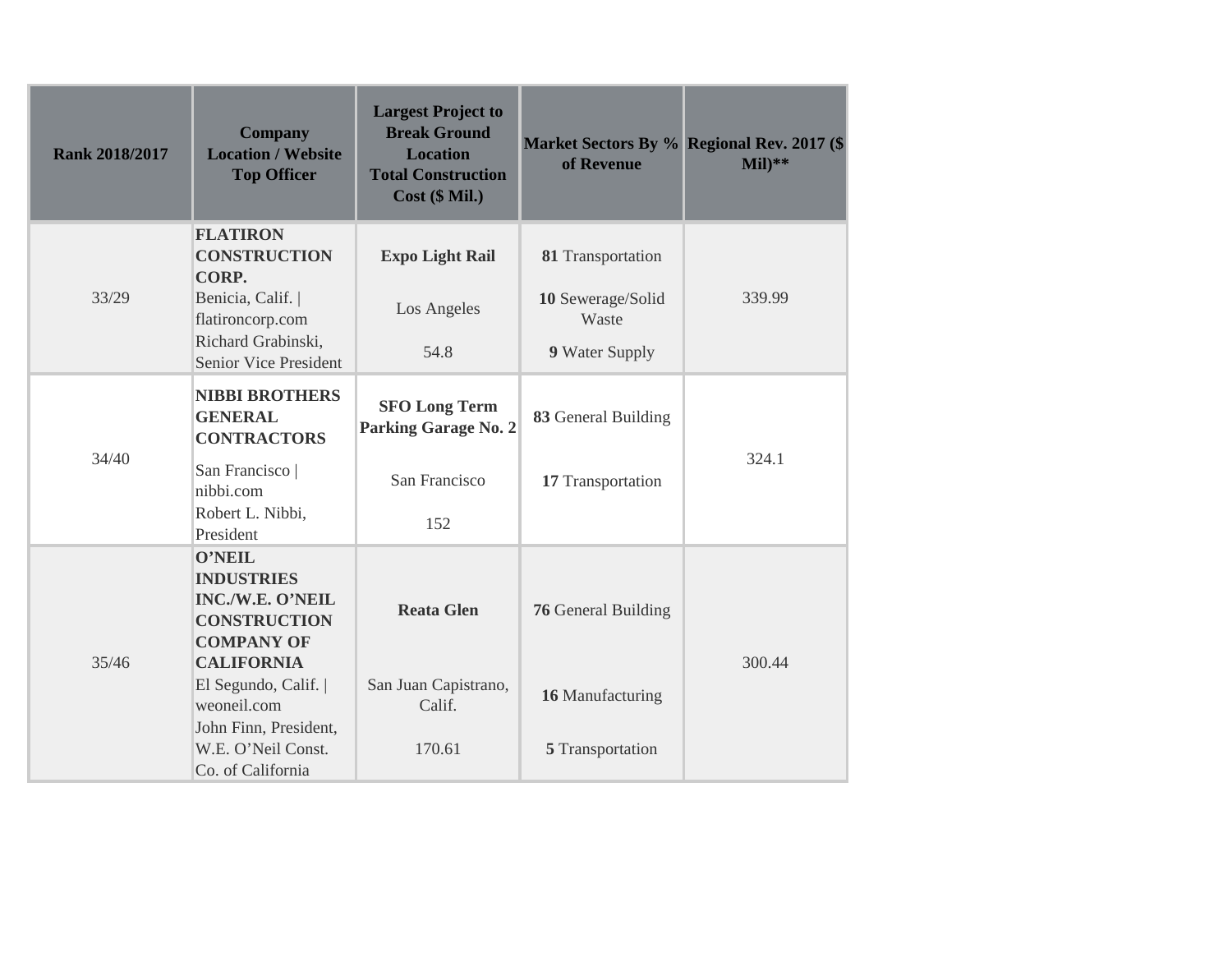| <b>Rank 2018/2017</b> | <b>Company</b><br><b>Location / Website</b><br><b>Top Officer</b> | <b>Largest Project to</b><br><b>Break Ground</b><br><b>Location</b><br><b>Total Construction</b><br>Cost (\$ Mil.) | of Revenue                         | Market Sectors By % Regional Rev. 2017 (\$<br>$Mil)**$ |
|-----------------------|-------------------------------------------------------------------|--------------------------------------------------------------------------------------------------------------------|------------------------------------|--------------------------------------------------------|
| 36/43                 | <b>BCCI</b><br><b>CONSTRUCTION</b><br>CO.<br>San Francisco        | <b>Confidential</b><br><b>Hospitality Project</b>                                                                  | 64 Interior/Tenant<br>Improvements | 293.42                                                 |
|                       | bcciconst.com<br>Michael Scribner,<br>President & CEO             | Northern California<br>40                                                                                          | 36 General Building                |                                                        |
|                       | C. OVERAA & CO.                                                   | <b>Sunnyvale</b><br><b>Pretreatment Facility</b>                                                                   | 53 General Building                |                                                        |
| 37/42                 | Richmond, Calif.<br>overaa.com                                    | Sunnyvale, Calif.                                                                                                  | 16 Water Supply                    | 293.4                                                  |
|                       | Gerald D. Overaa,<br><b>CEO</b>                                   | 100.06                                                                                                             | 14 Sewerage/Solid<br>Waste         |                                                        |
|                       | <b>LYLES</b><br><b>CONSTRUCTION</b><br>GROUP*                     | <b>San Jose Creek</b><br>Project                                                                                   | 48 Water Supply                    |                                                        |
| 38/39                 | Fresno, Calif.  <br>lylesgroup.com                                | Los Angeles                                                                                                        | 37 Sewerage/Solid<br>Waste         | 281.95                                                 |
|                       | Rick Amigh, President<br>& CEO                                    | 41.27                                                                                                              | 7 Power                            |                                                        |
|                       | <b>DOME</b><br><b>CONSTRUCTION</b><br>CORP.*                      | Google MTV-SL1001                                                                                                  | 56 General Building                |                                                        |
| 39/44                 | South San Francisco,<br>Calif.<br>domebuilds.com                  | Mountain View, Calif.                                                                                              | 44 Interior/Tenant<br>Improvements | 271                                                    |
|                       | Mark Bley, President<br>& CEO                                     | 33                                                                                                                 |                                    |                                                        |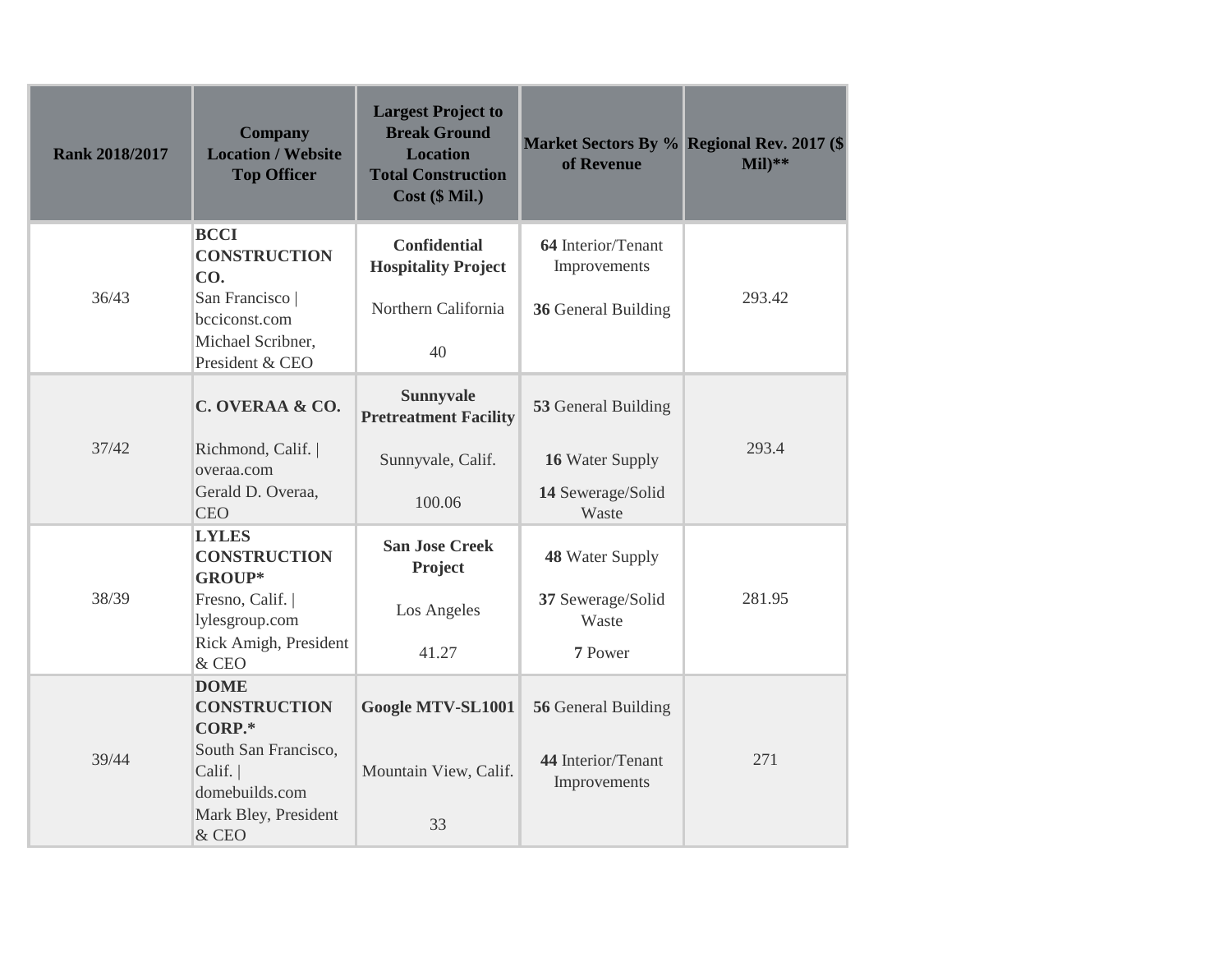| <b>Rank 2018/2017</b> | <b>Company</b><br><b>Location / Website</b><br><b>Top Officer</b>                                                                         | <b>Largest Project to</b><br><b>Break Ground</b><br><b>Location</b><br><b>Total Construction</b><br>Cost (\$ Mil.) | of Revenue                                               | Market Sectors By % Regional Rev. 2017 (\$<br>$Mil)**$ |
|-----------------------|-------------------------------------------------------------------------------------------------------------------------------------------|--------------------------------------------------------------------------------------------------------------------|----------------------------------------------------------|--------------------------------------------------------|
| 40/50                 | <b>R.D. OLSON</b><br><b>CONSTRUCTION</b><br>INC.<br>Irvine, Calif.<br>rdolson.com<br>рии <i>w</i> инени,<br>$D$ <i>manidant</i>           | <b>Marriott Dual Brand</b><br>Marina Del Rey, Calif.<br>53                                                         | 100 General Building                                     | 250                                                    |
| 41/51                 | <b>OHL USA INC.</b><br>Irvine, Calif.<br>ohlna.com<br>Tony Bagheri,<br><b>Executive Vice</b><br>President, Western<br><b>USA</b>          | I-405 Improvement<br>Project<br>Costa Mesa, Calif.<br>730.42                                                       | 58 Water Supply<br>42 Transportation                     | 247.54                                                 |
| 42/63                 | <b>MOOREFIELD</b><br><b>CONSTRUCTION</b><br>INC.*<br>Santa Ana, Calif.<br>moorefieldconstruction<br>.com<br>Mike Moorefield,<br>President | The Vineyards at<br><b>Porter Ranch</b><br>Porter Ranch, Calif.<br>35                                              | 97 General Building<br>3 Interior/Tenant<br>Improvements | 217.86                                                 |
| 43/47                 | <b>AVALONBAY</b><br><b>COMMUNITIES</b><br>Irvine, Calif.  <br>avalonbay.com<br>Rob Salkovitz, Senior<br>Vice President,<br>Construction   | <b>Avalon Walnut Creek</b><br><b>Parcel C</b><br>Walnut Creek, Calif.<br>74.03                                     | 100 General Building                                     | 214.24                                                 |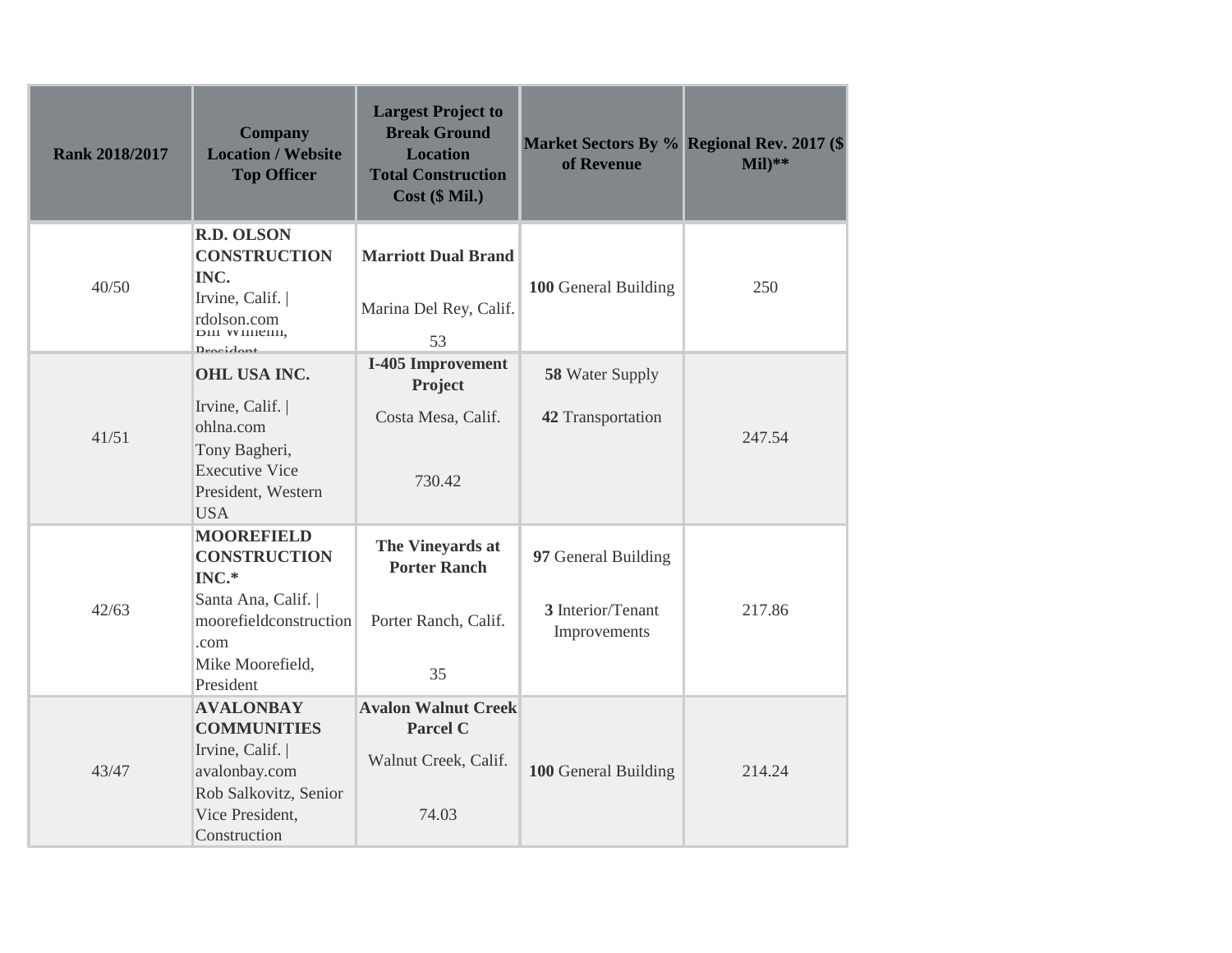| <b>Rank 2018/2017</b> | <b>Company</b><br><b>Location / Website</b><br><b>Top Officer</b>                                                                                 | <b>Largest Project to</b><br><b>Break Ground</b><br><b>Location</b><br><b>Total Construction</b><br>Cost (\$ Mil.) | of Revenue                                                           | Market Sectors By % Regional Rev. 2017 (\$<br>$Mil)**$ |
|-----------------------|---------------------------------------------------------------------------------------------------------------------------------------------------|--------------------------------------------------------------------------------------------------------------------|----------------------------------------------------------------------|--------------------------------------------------------|
| 44/57                 | <b>BIG-D</b><br><b>CONSTRUCTION-</b><br><b>PACIFIC</b><br>Pleasanton, Calif.   big-<br>d.com<br>Ken Mitchell,                                     | <b>SMF3 Stockton</b><br>Stockton, Calif.<br>62.63                                                                  | 95 General Building<br>5 Manufacturing                               | 196.58                                                 |
| 45/33                 | President<br><b>SUNDT</b><br><b>CONSTRUCTION</b><br>INC.*<br>Tempe, Ariz.<br>sundt.com<br>Teri Jones, Senior Vice<br>President, Building<br>Group | <b>Not Provided</b>                                                                                                | 96 General Building<br>3 Transportation<br>1 Sewerage/Solid<br>Waste | 190.16                                                 |
| 46/64                 | <b>TRAYLOR BROS.</b><br>INC.<br>Long Beach, Calif.  <br>traylor.com<br>Michael T. Traylor, Co-<br>President                                       | <b>Not Provided</b>                                                                                                | 100 Transportation                                                   | 171.68                                                 |
| 47/37                 | <b>JAMES E.</b><br><b>ROBERTS-</b><br><b>OBAYASHI CORP.</b><br>Danville, Calif.  <br>Robertsobayashi.com<br>Scott Smith, President<br>& CEO       | 88 Arkansas<br>San Francisco<br>52                                                                                 | 100 General Building                                                 | 171.17                                                 |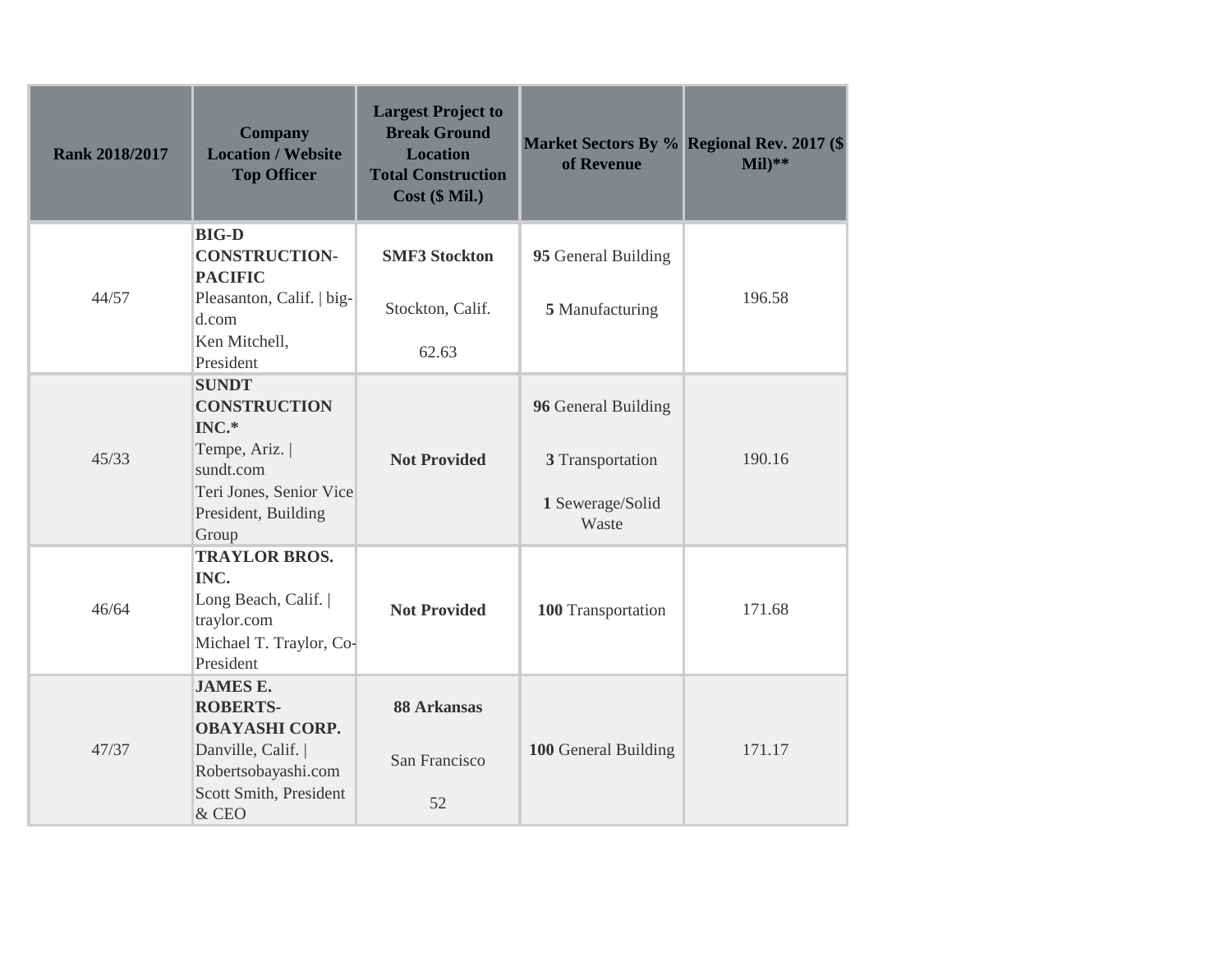| <b>Rank 2018/2017</b> | <b>Company</b><br><b>Location / Website</b><br><b>Top Officer</b>                                                                        | <b>Largest Project to</b><br><b>Break Ground</b><br><b>Location</b><br><b>Total Construction</b><br>$Cost$ ( $$ Mil.$ ) | of Revenue                                                | Market Sectors By % Regional Rev. 2017 (\$<br>$Mil)**$ |
|-----------------------|------------------------------------------------------------------------------------------------------------------------------------------|-------------------------------------------------------------------------------------------------------------------------|-----------------------------------------------------------|--------------------------------------------------------|
| 48/54                 | <b>KITCHELL CORP.</b><br>San Diego<br>kitchell.com<br>Michael Wolfe,<br>Regional Vice<br>President, Kitchell<br>Contractors              | <b>Not Provided</b>                                                                                                     | 100 General Building                                      | 166.83                                                 |
| 49/55                 | <b>BLACH</b><br><b>CONSTRUCTION</b><br>$CO.*$<br>San Jose, Calif.  <br>blach.com<br>Michael J. Blach,<br>Chairman                        | <b>Kinesiology, Wellness</b><br>& Aquatics Center at<br><b>Canada College</b><br>Redwood City, Calif.<br>83             | 88 General Building<br>12 Interior/Tenant<br>Improvements | 164                                                    |
| 50/65                 | O.C. JONES &<br><b>SONS INC.</b><br>Berkeley, Calif.  <br>ocjones.com<br>Robert Layne,<br>President & CEO                                | I-80 Richmond<br>Richmond, Calif.<br>30.34                                                                              | 84 Transportation<br>16 General Building                  | 160.3                                                  |
| 51/53                 | <b>BROWN</b><br><b>CONSTRUCTION</b><br>INC.*<br>West Sacramento,<br>Calif.   brown-<br>construction.com<br>Ron Brown, President<br>& CEO | <b>Rocklin Retirement</b><br><b>Campus</b><br>Rocklin, Calif.<br>Not Provided                                           | 100 General Building                                      | 151.16                                                 |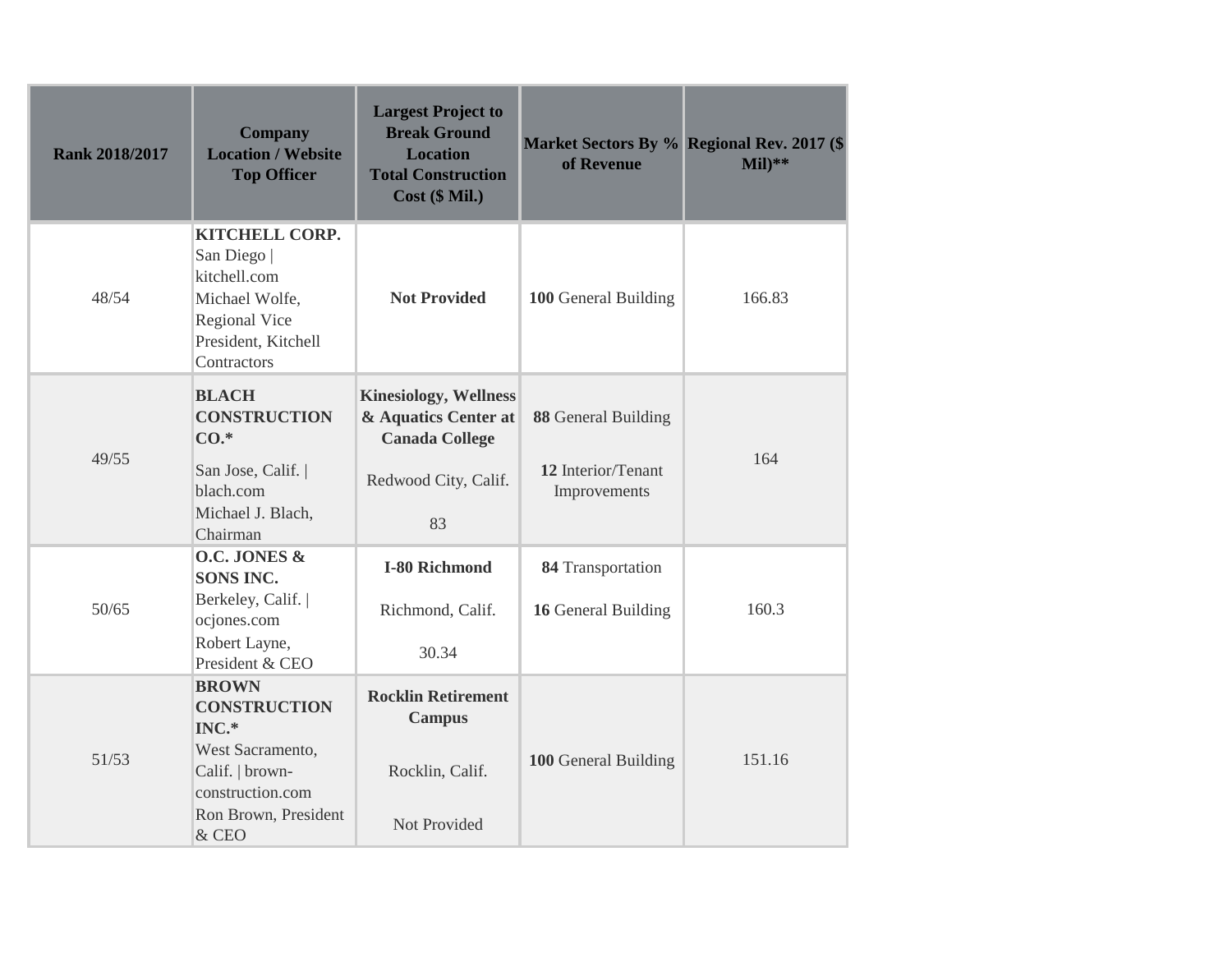| <b>Rank 2018/2017</b> | <b>Company</b><br><b>Location / Website</b><br><b>Top Officer</b>                                                                                                              | <b>Largest Project to</b><br><b>Break Ground</b><br><b>Location</b><br><b>Total Construction</b><br>Cost (\$ Mil.) | Market Sectors By % Regional Rev. 2017 (\$<br>of Revenue | $Mil)**$ |
|-----------------------|--------------------------------------------------------------------------------------------------------------------------------------------------------------------------------|--------------------------------------------------------------------------------------------------------------------|----------------------------------------------------------|----------|
| 52/72                 | <b>SINANIAN</b><br><b>DEVELOPMENT</b><br><b>INC. DBA</b><br><b>SINANIAN</b><br>Tarzana, Calif.  <br>sinanian.com<br>Sinan Sinanian,<br>President                               | <b>Sherman Oaks</b><br><b>Center for Enriched</b><br><b>Studies</b><br>Reseda, Calif.<br>88                        | 100 General Building                                     | 147      |
| 53/60                 | <b>CLUNE</b><br><b>CONSTRUCTION</b><br>CO.LP<br>Los Angeles  <br>clunegc.com<br>Bob Dahlstrom,<br><b>Executive Managing</b><br>Director, Regional<br>President, West<br>Region | <b>Confidential Project</b><br>Costa Mesa, Calif.<br>8.82                                                          | 100 Interior/Tenant<br>Improvements                      | 131.68   |
| 54/56                 | <b>BOMEL</b><br><b>CONSTRUCTION</b><br>CO.<br>Irvine, Calif.  <br>bomelconstruction.com<br>Kent Matranga,<br>President                                                         | <b>Lucas Museum</b><br><b>Parking Structure</b><br>Los Angeles<br>40                                               | 100 General Building                                     | 127.05   |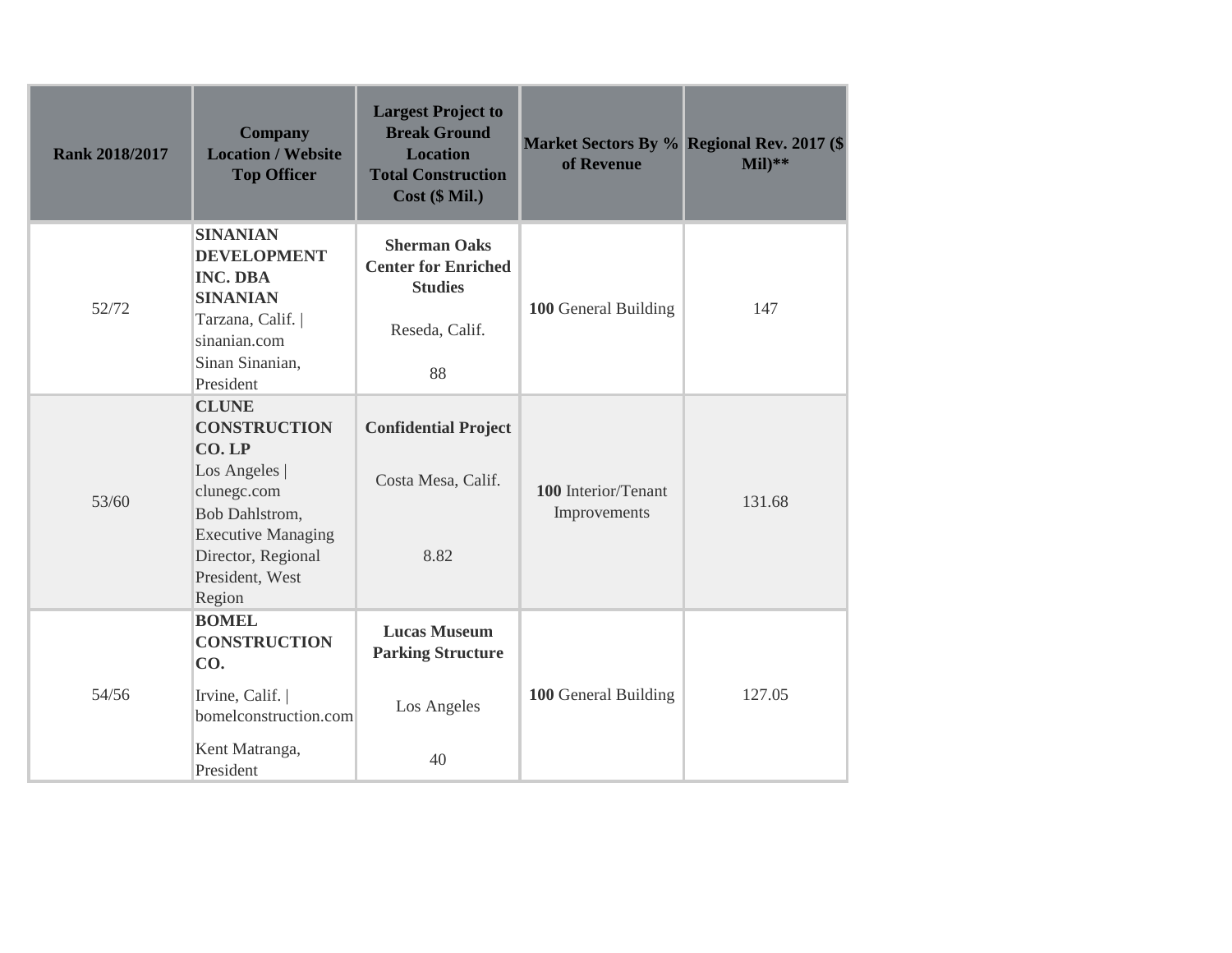| <b>Rank 2018/2017</b> | <b>Company</b><br><b>Location / Website</b><br><b>Top Officer</b>                                                                                                                                                                             | <b>Largest Project to</b><br><b>Break Ground</b><br><b>Location</b><br><b>Total Construction</b><br>Cost (\$ Mil.) | Market Sectors By % Regional Rev. 2017 (\$<br>of Revenue | $Mil)**$ |
|-----------------------|-----------------------------------------------------------------------------------------------------------------------------------------------------------------------------------------------------------------------------------------------|--------------------------------------------------------------------------------------------------------------------|----------------------------------------------------------|----------|
| 55/49                 | <b>THE PENTA</b><br><b>BUILDING GROUP</b><br>Los Angeles  <br>pentabldggroup.com<br>Jeff Ehret, President                                                                                                                                     | <b>Not Provided</b>                                                                                                | 85 General Building<br>15 Transportation                 | 122      |
| 56/68                 | <b>ALSTON</b><br><b>CONSTRUCTION</b><br>Sacramento, Calif.  <br>alstonco.com<br>Jonathan Bagnall, Vice<br>President, General<br>Manager (South<br>California); Alecia<br>Wilmeth, Vice<br>President, General<br>Manager (North<br>California) | <b>Project One</b><br>Not Provided<br>72.99                                                                        | 100 General Building                                     | 121.15   |
| 57/66                 | <b>SHAWMUT</b><br><b>DESIGN AND</b><br><b>CONSTRUCTION*</b><br>Los Angeles  <br>shawmut.com<br>Vincent Spataro,<br>Director, Southern<br>California Region                                                                                    | <b>Confidential Project</b><br>Los Angeles<br>10.4                                                                 | 100 General Building                                     | 118.1    |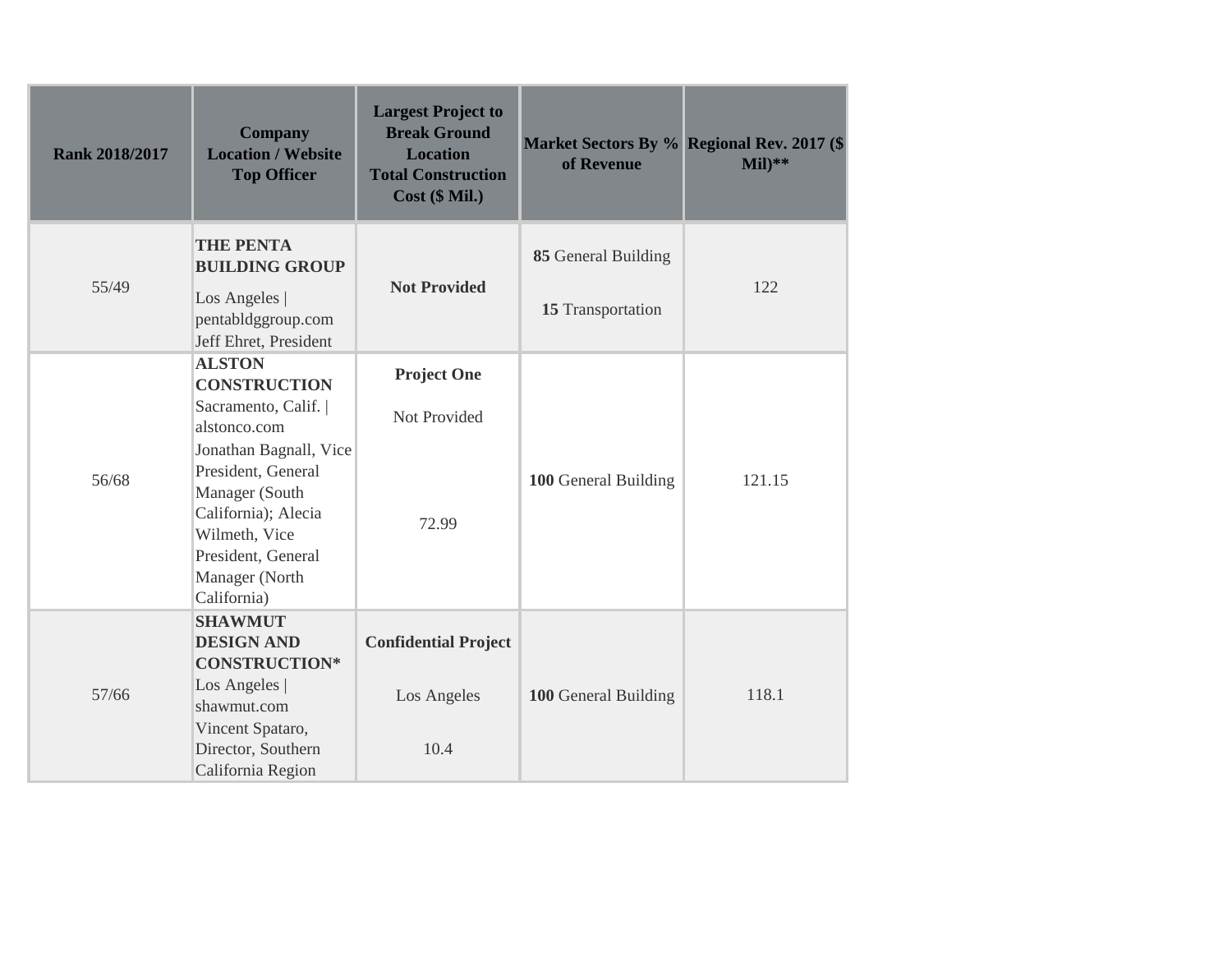| <b>Rank 2018/2017</b> | <b>Company</b><br><b>Location / Website</b><br><b>Top Officer</b>                                                                                          | <b>Largest Project to</b><br><b>Break Ground</b><br><b>Location</b><br><b>Total Construction</b><br>$Cost$ ( $$ Mil.$ )    | of Revenue                                           | Market Sectors By % Regional Rev. 2017 (\$<br>$Mil)**$ |
|-----------------------|------------------------------------------------------------------------------------------------------------------------------------------------------------|----------------------------------------------------------------------------------------------------------------------------|------------------------------------------------------|--------------------------------------------------------|
| 58/                   | <b>MANSON</b><br><b>CONSTRUCTION</b><br>CO.<br>Long Beach, Calif.<br>mansonconstruction.co<br>m<br>Jim McNally, COO,<br><b>Executive Vice</b><br>President | <b>Not Provided</b>                                                                                                        | 100 Transportation                                   | 110.46                                                 |
| 59/71                 | <b>AUSTIN</b><br><b>COMMERCIAL</b><br>Dallas   austin-ind.com<br>Tom Conroy, Vice<br>President                                                             | <b>Caltech Max Robb</b><br>Lab<br>Pasadena, Calif.<br>7.64                                                                 | 68 Transportation<br>32 General Building             | 106.75                                                 |
| 60/48                 | <b>VCC LLC</b><br>Irving, Texas<br>vccusa.com<br>Don Davis, Senior<br>Vice President                                                                       | <b>Marriott Residence</b><br>Inn<br>Walnut Creek, Calif.<br>9.34                                                           | 100 General Building                                 | 101.47                                                 |
| 61/82                 | <b>GARNEY</b><br>HOLDING CO.<br>Tracy, Calif.  <br>garney.com<br>Bill E. Williams, Vice<br>President                                                       | <b>Canal Levee</b><br><b>Elimination and</b><br><b>Flood Control</b><br><b>Segments 3 and 4</b><br>Oakley, Calif.<br>15.43 | <b>79</b> Water Supply<br>21 Sewerage/Solid<br>Waste | 87.74                                                  |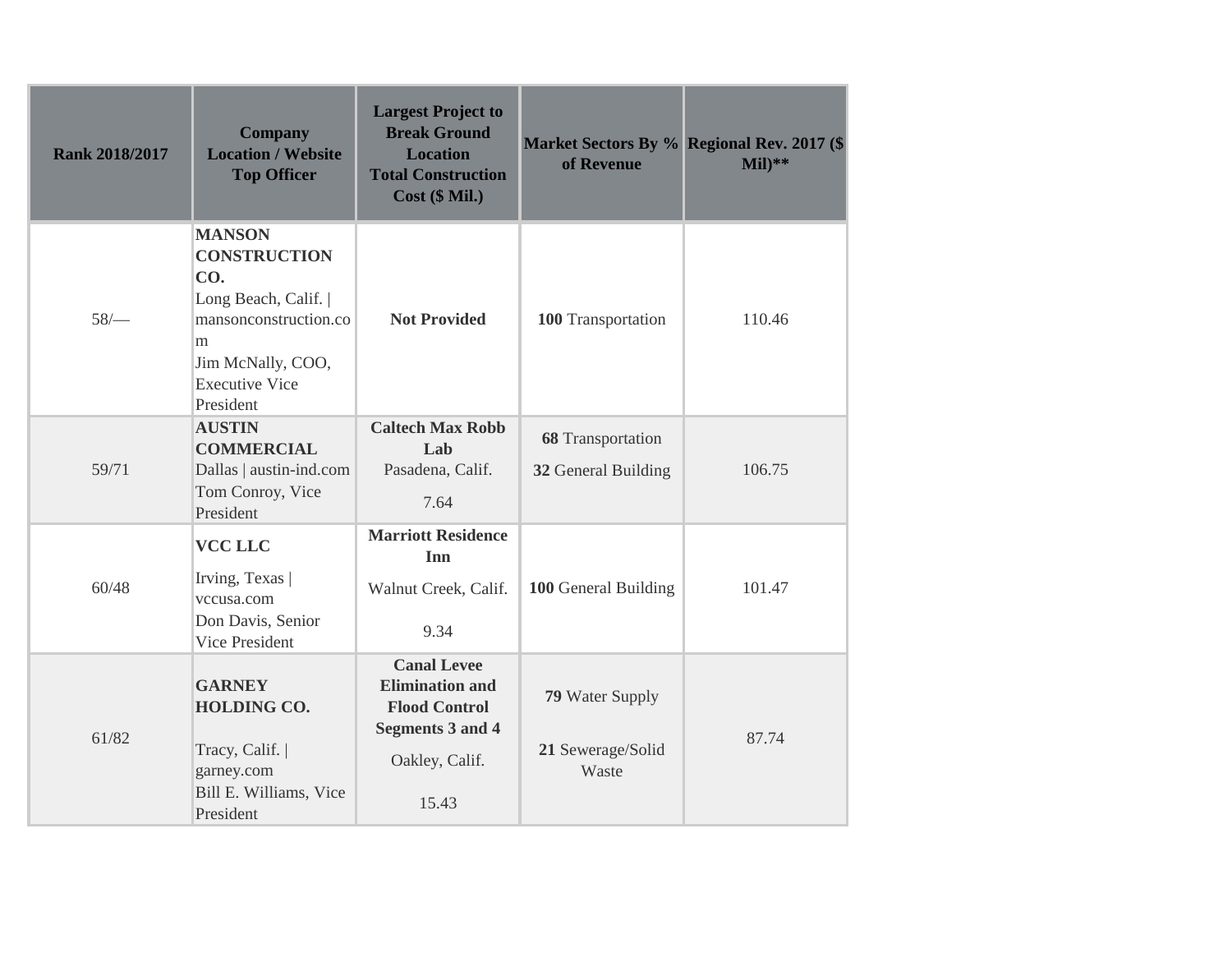| <b>Rank 2018/2017</b> | <b>Company</b><br><b>Location / Website</b><br><b>Top Officer</b> | <b>Largest Project to</b><br><b>Break Ground</b><br><b>Location</b><br><b>Total Construction</b><br>$Cost$ ( $$ Mil.$ ) | of Revenue                        | Market Sectors By % Regional Rev. 2017 (\$<br>$Mil)**$ |
|-----------------------|-------------------------------------------------------------------|-------------------------------------------------------------------------------------------------------------------------|-----------------------------------|--------------------------------------------------------|
| $62/-$                | <b>GRAYCOR</b><br>San Jose, Calif.                                | Northridge Mall JC<br><b>Penney</b><br>Redevelopment                                                                    | 83 General Building               | 83.53                                                  |
|                       | graycor.com<br>Melvin Gray, Non-<br><b>Executive Chairman</b>     | Salinas, Calif.<br>26                                                                                                   | 17 Petroleum                      |                                                        |
|                       | <b>HARPER</b><br><b>CONSTRUCTION</b><br>CO.                       | <b>Combined Test Force</b><br>Compound                                                                                  |                                   |                                                        |
| 63/61                 | San Diego<br>harperconstruction.co<br>m                           | Edwards AFB, Calif.                                                                                                     | 100 General Building              | 82.09                                                  |
|                       | Jeffrey Harper,<br>President                                      | 69.07                                                                                                                   |                                   |                                                        |
| 64/74                 | <b>HAL HAYS</b><br><b>CONSTRUCTION</b><br>INC.                    | <b>Beale Temporary</b><br><b>Lodging Facility</b>                                                                       | 69 General Building               | 75.24                                                  |
|                       | Riverside, Calif.<br>halhays.com                                  | Beale, Calif.                                                                                                           | 17 Transportation                 |                                                        |
|                       | Kirby S. Hays, CEO                                                | 16.59                                                                                                                   | 8 Water Supply                    |                                                        |
| 65/77                 | <b>STAPLES</b><br><b>CONSTRUCTION</b><br>INC.                     | <b>Thomas Aquinas</b><br><b>College</b>                                                                                 | 98 General Building               |                                                        |
|                       | Ventura, Calif.  <br>staplesconstruction.co<br>m                  | Santa Paula, Calif.                                                                                                     | 2 Interior/Tenant<br>Improvements | 61.92                                                  |
|                       | David Staples,<br>President                                       | 7.76                                                                                                                    |                                   |                                                        |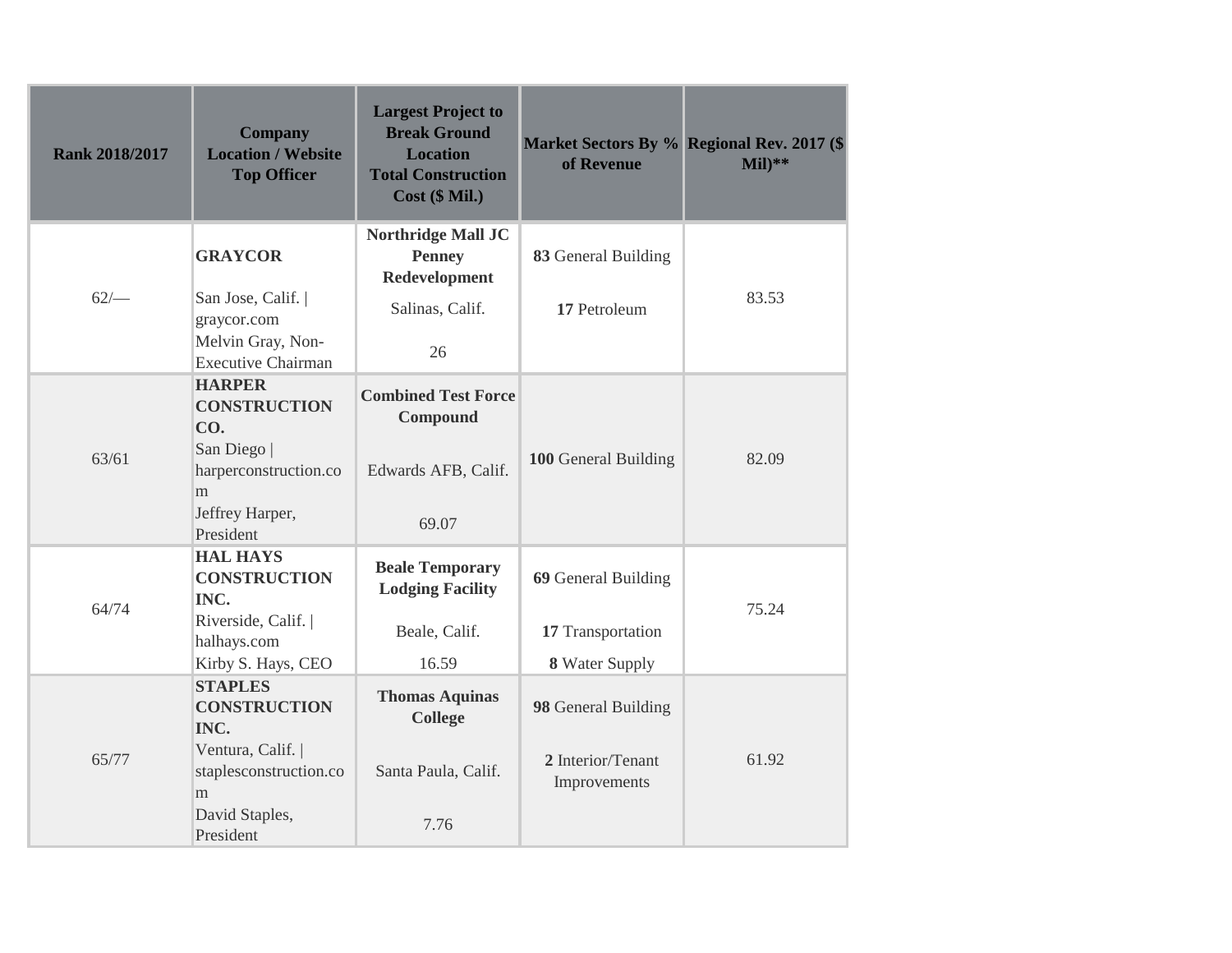| <b>Rank 2018/2017</b> | <b>Company</b><br><b>Location / Website</b><br><b>Top Officer</b>                             | <b>Largest Project to</b><br><b>Break Ground</b><br><b>Location</b><br><b>Total Construction</b><br>Cost (\$ Mil.) | of Revenue                             | Market Sectors By % Regional Rev. 2017 (\$<br>$Mil)**$ |
|-----------------------|-----------------------------------------------------------------------------------------------|--------------------------------------------------------------------------------------------------------------------|----------------------------------------|--------------------------------------------------------|
| 66/78                 | <b>MCSHANE</b><br><b>CONSTRUCTION</b><br>CO.<br>Irvine, Calif.   mcshane-<br>construction.com | <b>Keystone</b><br><b>Distribution Center</b><br>Patterson, Calif.                                                 | 100 General Building                   | 57.91                                                  |
|                       | Jeff Raday, President                                                                         | Not Provided                                                                                                       |                                        |                                                        |
| 67/                   | <b>POWER</b><br><b>ENGINEERING</b><br><b>CONSTRUCTION</b><br>CO.                              | <b>WETA Downtown</b><br><b>San Francisco Ferry</b><br><b>Terminal Expansion</b>                                    | 56 Transportation                      | 57.75                                                  |
|                       | Alameda, Calif.  <br>powerengconstruction.<br>com<br>David Mik, President                     | San Francisco<br>74.14                                                                                             | 23 Other Project Types<br>14 Petroleum |                                                        |
|                       |                                                                                               |                                                                                                                    |                                        |                                                        |
| 68/83                 | <b>MILENDER WHITE</b><br>Newport Beach, Calif.<br>milenderwhite.com                           | 1601 Lincoln<br>Santa Monica, Calif.                                                                               | 100 General Building                   | 56.56                                                  |
|                       | Morgan Lysohir,<br><b>Construction Executive</b>                                              | 37.04                                                                                                              |                                        |                                                        |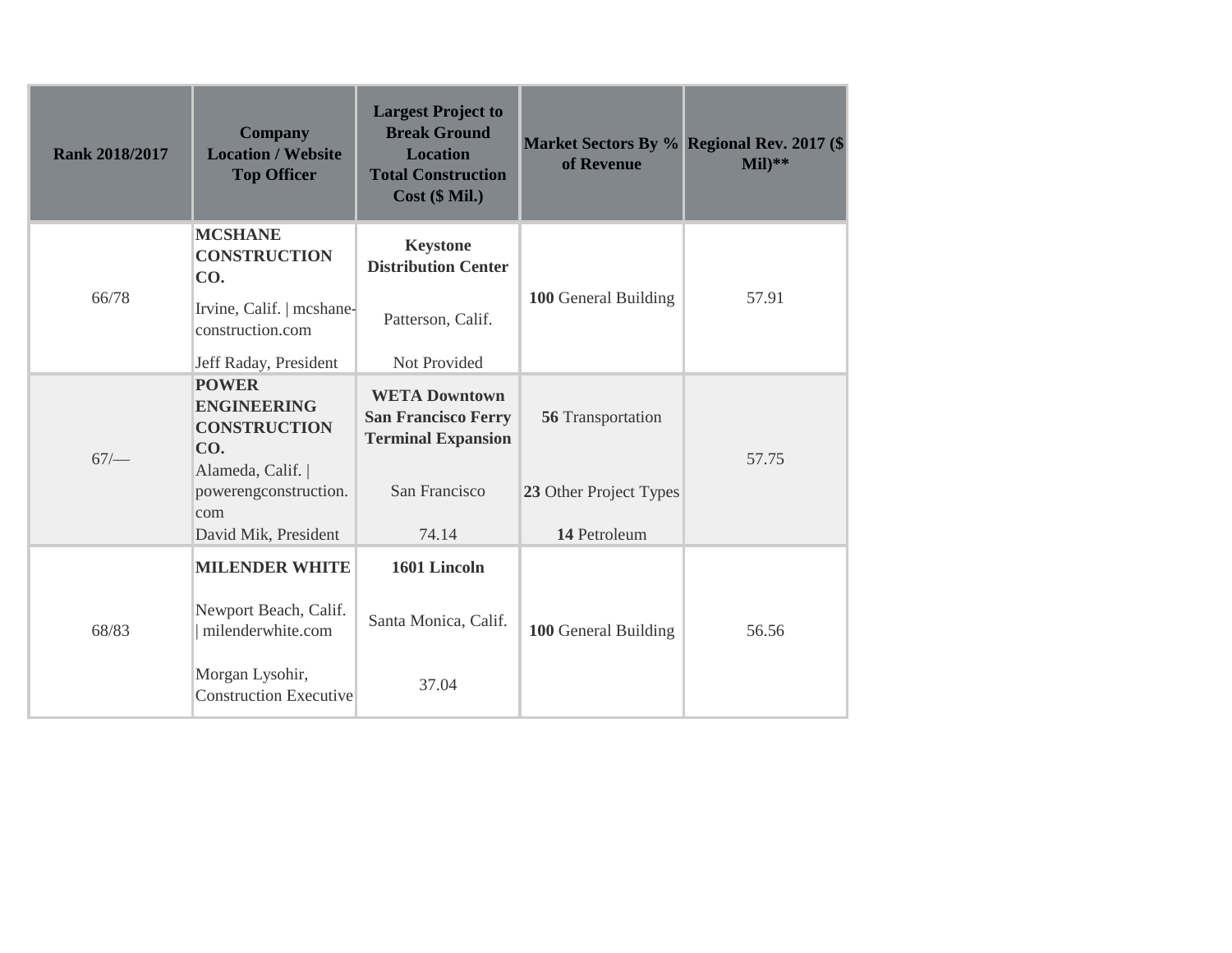| <b>Rank 2018/2017</b> | <b>Company</b><br><b>Location / Website</b><br><b>Top Officer</b>                                                  | <b>Largest Project to</b><br><b>Break Ground</b><br><b>Location</b><br><b>Total Construction</b><br>Cost (\$ Mil.)                                      | of Revenue                                                                       | Market Sectors By % Regional Rev. 2017 (\$<br>$Mil)**$ |
|-----------------------|--------------------------------------------------------------------------------------------------------------------|---------------------------------------------------------------------------------------------------------------------------------------------------------|----------------------------------------------------------------------------------|--------------------------------------------------------|
| 69/81                 | AMG &<br><b>ASSOCIATES INC.</b><br>Santa Clarita, Calif.<br>amgassociatesinc.com                                   | <b>Santa Barbara High</b><br><b>School Peabody</b><br><b>Grandstand</b><br><b>Replacement and</b><br><b>Stadium Renovation</b><br>Santa Barbara, Calif. | 100 General Building                                                             | 52.3                                                   |
|                       | Albert M. Giacomazzi,<br>President                                                                                 | 28.9                                                                                                                                                    |                                                                                  |                                                        |
| 70/80                 | <b>AGI GENERAL</b><br><b>CONTRACTING</b><br>INC.<br>Stanton, Calif.  <br>agigc.com<br>Chris Gautreau,<br>President | <b>CVS 10663</b><br>Los Angeles<br>4.1                                                                                                                  | 100 General Building                                                             | 48.51                                                  |
| 71/79                 | <b>PERERA</b><br><b>CONSTRUCTION*</b><br>Ontario, Calif.  <br>pererainc.com<br>Hank Perera, President<br>& CEO     | <b>SCE Ridgecrest</b><br><b>Service Center</b><br>Ridgecrest, Calif.<br>6.19                                                                            | 80 General Building<br>20Telecommunications                                      | 48                                                     |
| 72/76                 | <b>CRB BUILDERS</b><br><b>LLC</b><br>Carlsbad, Calif.  <br>crbusa.com<br>Chuck Glynn,<br>Regional Leader           | <b>Two Phase Tenant</b><br><b>Improvement</b><br>San Diego<br>16.25                                                                                     | 95 Industrial Process<br>3 General Building<br>3 Interior/Tenant<br>Improvements | 45.49                                                  |